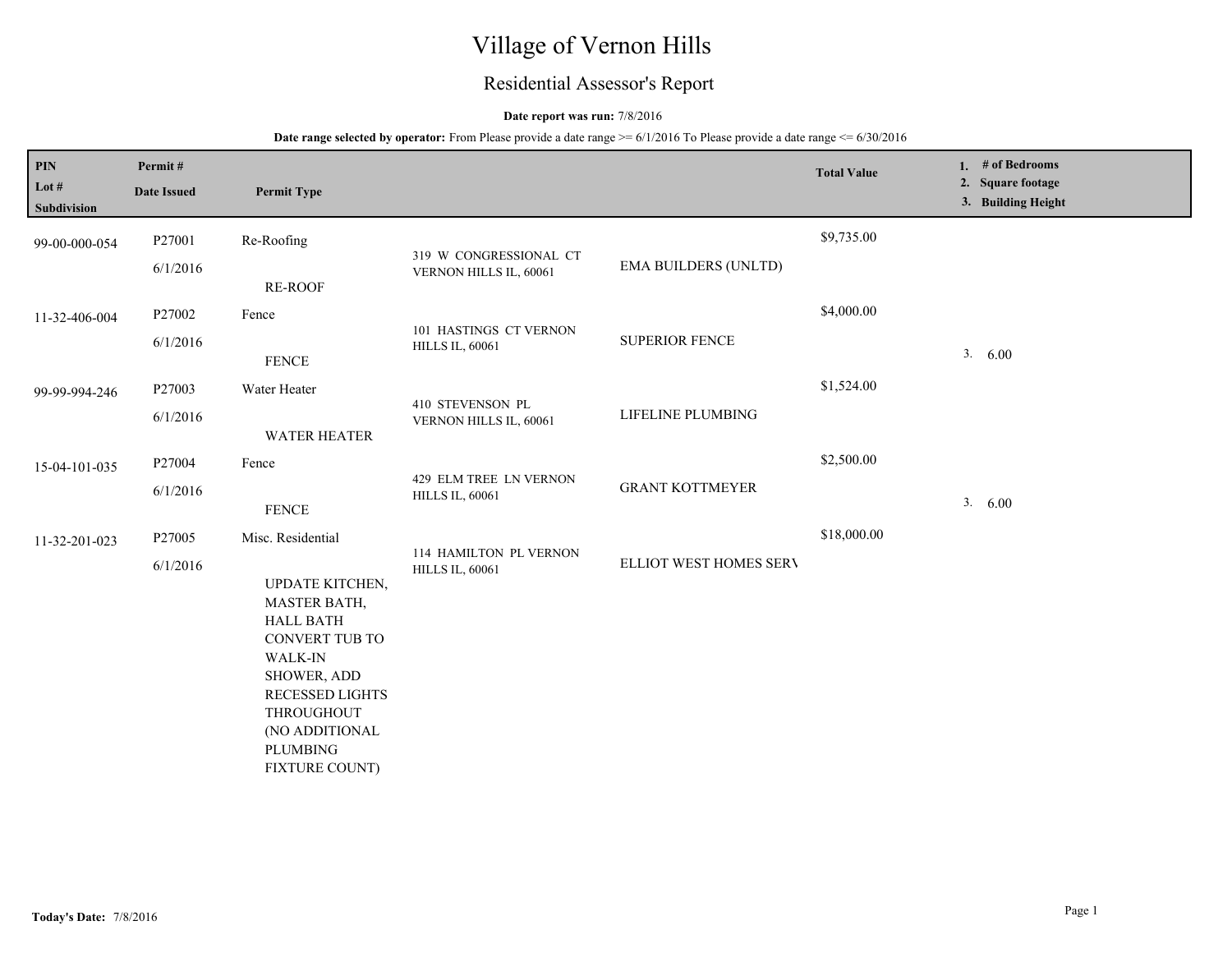| PIN<br>Lot #<br>Subdivision | Permit#<br><b>Date Issued</b> | <b>Permit Type</b>                                                               |                                               |                                                    | <b>Total Value</b> | 1. # of Bedrooms<br>2. Square footage<br>3. Building Height |
|-----------------------------|-------------------------------|----------------------------------------------------------------------------------|-----------------------------------------------|----------------------------------------------------|--------------------|-------------------------------------------------------------|
| 15-08-218-016               | P <sub>27006</sub>            | Misc. Residential                                                                |                                               |                                                    | \$16,000.00        |                                                             |
|                             | 6/1/2016                      | <b>REMODEL</b><br>KITCHEN,<br><b>WINDOWSMASTER</b><br><b>BAT &amp; HALL BATH</b> | 358 W TALLY HO DR<br>VERNON HILLS IL, 60061   | <b>G S CONSTRUCTION &amp;</b><br><b>REMODELING</b> |                    |                                                             |
| 99-99-996-481               | P27007                        | Re-Roofing                                                                       |                                               |                                                    | \$16,900.00        |                                                             |
|                             | 6/2/2016                      | 310-316<br><b>WESTWOOD</b><br><b>COURT</b><br><b>RE-ROOF</b>                     | 310 WESTWOOD CT<br>VERNON HILLS IL, 60061     | <b>ADAMS ROOFING</b><br><b>PROFFESSIONALS</b>      |                    |                                                             |
| 99-99-996-337               | P <sub>27008</sub>            | Re-Roofing                                                                       |                                               |                                                    | \$16,900.00        |                                                             |
|                             | 6/2/2016                      | 330-336<br><b>CHERRYWOOD</b>                                                     | 330 CHERRYWOOD CT<br>VERNON HILLS IL, 60061   | <b>ADAMS ROOFING</b><br><b>PROFFESSIONALS</b>      |                    |                                                             |
| 15-08-205-017               | P <sub>27009</sub>            | Re-Roofing                                                                       |                                               | ABC ROOFING & SIDING                               | \$6,648.00         |                                                             |
|                             | 6/2/2016                      | <b>RE-ROOF</b>                                                                   | 24 MONTEBELLO DR<br>VERNON HILLS IL, 60061    |                                                    |                    |                                                             |
| 99-99-991-738               | P <sub>27010</sub>            | Driveway/Slab                                                                    | 1717 N ST. ANDREW DR                          |                                                    | \$2,475.00         |                                                             |
|                             | 6/2/2016                      | <b>DRIVEWAY</b>                                                                  | VERNON HILLS IL, 60061                        | <b>SUBHASH DEODHAR</b>                             |                    |                                                             |
| 15-06-417-002               | P27012                        | Siding/Soffit/Fascia                                                             | 11 SOUTHFIELD DR                              |                                                    | \$6,200.00         |                                                             |
|                             | 6/2/2016                      | <b>SIDING</b>                                                                    | VERNON HILLS IL, 60061                        | WINDOW WORKS, INC                                  |                    |                                                             |
| 99-99-995-551               | P27014                        | Driveway/Slab                                                                    | 931 ADAMS CT VERNON                           |                                                    | \$3,500.00         |                                                             |
|                             | 6/3/2016                      | <b>DRIVEWAY</b>                                                                  | <b>HILLS IL, 60061</b>                        | NEW CENTURY TOWNHOM<br>HOA C/O MCGILL MANAGE       |                    |                                                             |
| 99-99-995-554               | P27015                        | Driveway/Slab                                                                    |                                               |                                                    | \$3,500.00         |                                                             |
|                             | 6/2/2016                      | <b>DRIVEWAY</b>                                                                  | 932 ADAMS CT VERNON<br><b>HILLS IL, 60061</b> | NEW CENTURY TOWNHOM<br>HOA C/O MCGILL MANAGE       |                    |                                                             |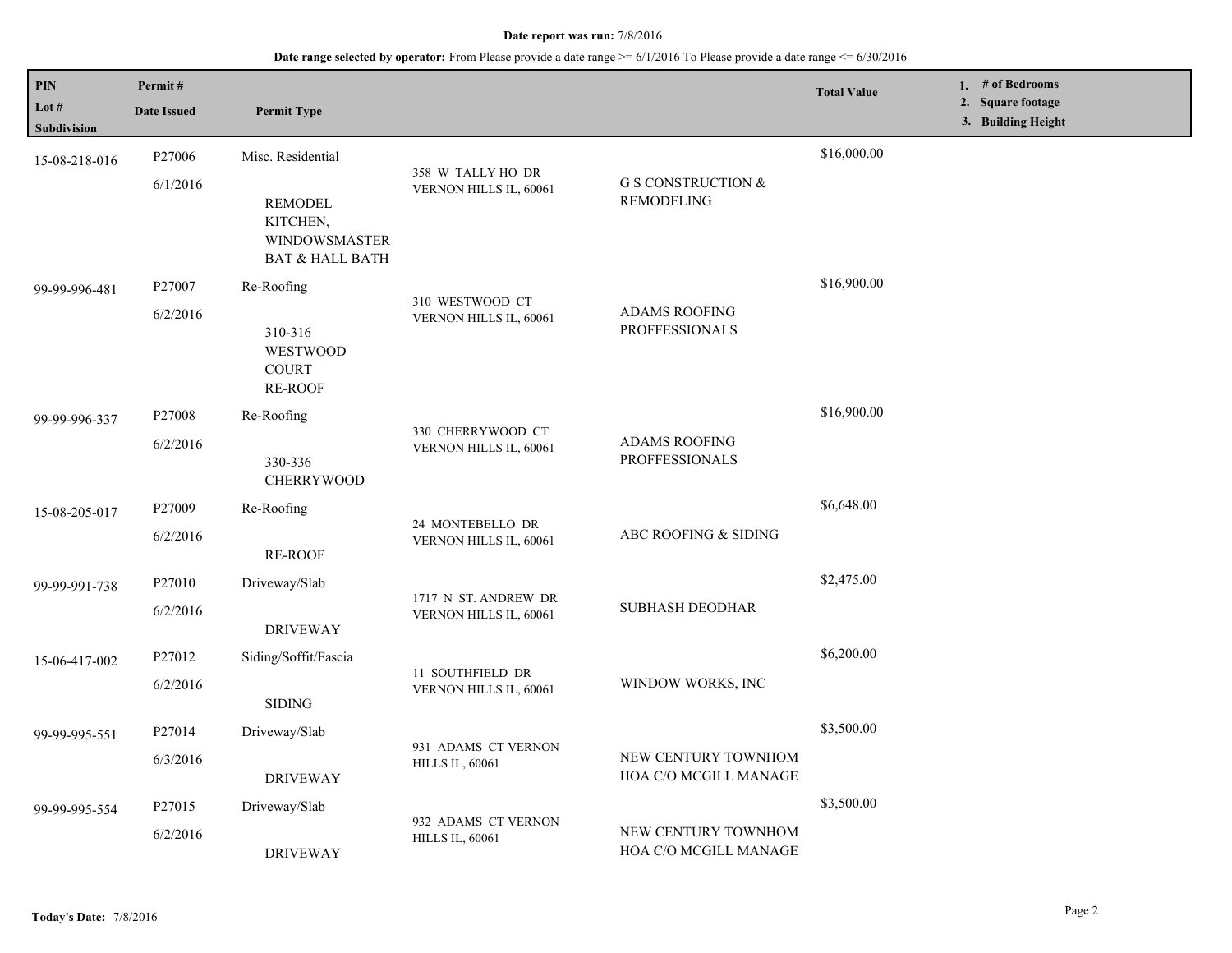**Date range selected by operator:** From Please provide a date range >= 6/1/2016 To Please provide a date range <= 6/30/2016

| PIN<br>Lot #<br><b>Subdivision</b> | Permit#<br><b>Date Issued</b> | <b>Permit Type</b>                   |                                                   |                                              | <b>Total Value</b> | 1. # of Bedrooms<br>2. Square footage<br>3. Building Height |
|------------------------------------|-------------------------------|--------------------------------------|---------------------------------------------------|----------------------------------------------|--------------------|-------------------------------------------------------------|
| 99-99-993-729                      | P27016                        | Driveway/Slab                        |                                                   |                                              | \$3,500.00         |                                                             |
|                                    | 6/2/2016                      | <b>DRIVEWAY</b>                      | 338 W WASHINGTON CT<br>VERNON HILLS IL, 60061     | NEW CENTURY TOWNHOM<br>HOA C/O MCGILL MANAGE |                    |                                                             |
| 99-99-994-015                      | P27017                        | Driveway/Slab                        |                                                   |                                              | \$3,500.00         |                                                             |
|                                    | 6/2/2016                      | <b>DRIVEWAY</b>                      | 376 W WASHINGTON CT<br>VERNON HILLS IL, 60061     | NEW CENTURY TOWNHOM<br>HOA C/O MCGILL MANAGE |                    |                                                             |
| 99-99-999-543                      | P27018                        | Patio                                |                                                   | 2<br>30                                      | \$10,340.00        |                                                             |
| 30<br><b>GREGG'S LANDING</b>       | 6/2/2016                      | REMOVE DECK,<br><b>INSTALL PATIO</b> | 1438 N BUTLER CT VERNON<br><b>HILLS IL, 60061</b> | <b>ROBERT JU</b>                             |                    |                                                             |
| 99-99-993-934                      | P <sub>27019</sub>            | Driveway/Slab                        |                                                   |                                              | \$3,500.00         |                                                             |
|                                    | 6/2/2016                      | <b>DRIVEWAY</b>                      | 362 W WASHINGTON CT<br>VERNON HILLS IL, 60061     | NEW CENTURY TOWNHOM<br>HOA C/O MCGILL MANAGE |                    |                                                             |
| 99-99-993-939                      | P27020                        | Driveway/Slab                        | 363 W JEFFERSON CT<br>VERNON HILLS IL, 60061      |                                              | \$3,500.00         |                                                             |
|                                    | 6/2/2016                      | <b>DRIVEWAY</b>                      |                                                   | NEW CENTURY TOWNHOM<br>HOA C/O MCGILL MANAGE |                    |                                                             |
| 99-99-994-020                      | P27021                        | Driveway/Slab                        |                                                   |                                              | \$3,500.00         |                                                             |
|                                    | 6/2/2016                      | <b>DRIVEWAY</b>                      | 377 W JEFFERSON CT<br>VERNON HILLS IL, 60061      | NEW CENTURY TOWNHOM<br>HOA C/O MCGILL MANAGE |                    |                                                             |
| 99-99-994-068                      | P27022                        | Driveway/Slab                        |                                                   |                                              | \$3,500.00         |                                                             |
|                                    | 6/2/2016                      | <b>DRIVEWAY</b>                      | 382 W JEFFERSON CT<br>VERNON HILLS IL, 60061      | NEW CENTURY TOWNHOM<br>HOA C/O MCGILL MANAGE |                    |                                                             |
| 99-99-993-719                      | P27023                        | Driveway/Slab                        |                                                   |                                              | \$3,500.00         |                                                             |
|                                    | 6/2/2016                      | <b>DRIVEWAY</b>                      | 337 W JEFFERSON CT<br>VERNON HILLS IL, 60061      | NEW CENTURY TOWNHOM<br>HOA C/O MCGILL MANAGE |                    |                                                             |
| 99-99-993-509                      | P27024                        | Driveway/Slab                        |                                                   |                                              | \$3,500.00         |                                                             |
|                                    | 6/2/2016                      | <b>DRIVEWAY</b>                      | 320 W JEFFERSON CT<br>VERNON HILLS IL, 60061      | NEW CENTURY TOWNHOM<br>HOA C/O MCGILL MANAGE |                    |                                                             |

L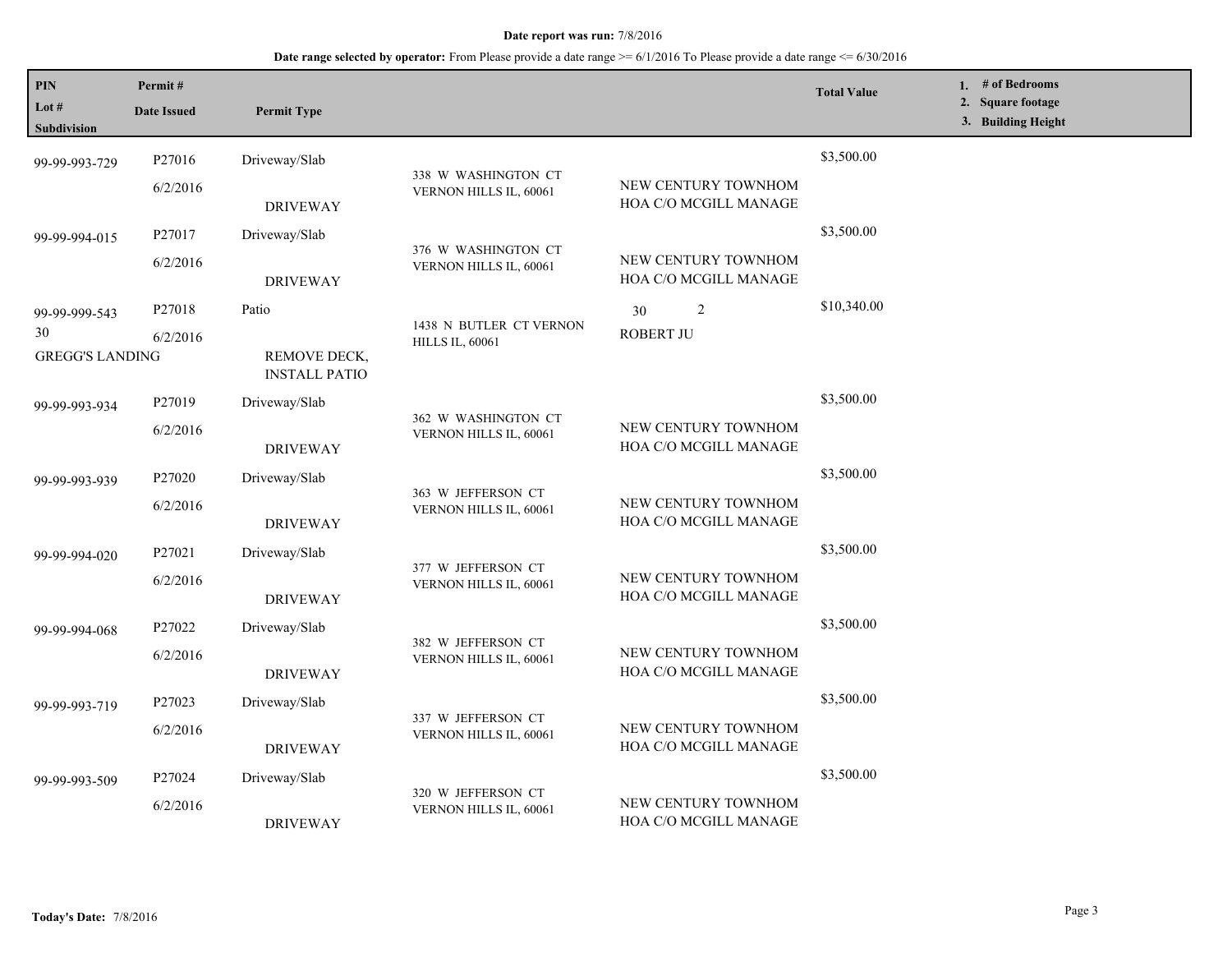| PIN<br>Lot #<br>Subdivision              | Permit#<br><b>Date Issued</b> | <b>Permit Type</b>                                                     |                                                  |                                    | <b>Total Value</b> | 1. # of Bedrooms<br>2. Square footage<br>3. Building Height |
|------------------------------------------|-------------------------------|------------------------------------------------------------------------|--------------------------------------------------|------------------------------------|--------------------|-------------------------------------------------------------|
| 15-05-415-009                            | P27029<br>6/3/2016            | Re-Roofing<br><b>RE-ROOF</b>                                           | 23 MONTEREY DR VERNON<br><b>HILLS IL, 60061</b>  | HOME EXTERIOR DECORAT              | \$4,860.00         |                                                             |
| 15-06-401-010                            | P27030<br>6/3/2016            | Siding/Soffit/Fascia<br>Re-Roof<br><b>SIDING AND</b><br><b>RE-ROOF</b> | 166 N SOUTHFIELD DR<br>VERNON HILLS IL, 60061    | OHS CONSTRUCTION                   | \$23,237.00        |                                                             |
| 99-99-996-616                            | P27031<br>6/6/2016            | Patio<br><b>BRICK PAVER</b><br><b>PATIO</b>                            | 111 E DEPOT ST VERNON<br><b>HILLS IL, 60061</b>  | HARDSCAPE INC                      | \$10,000.00        |                                                             |
| 11-32-411-043                            | P27032<br>6/6/2016            | Misc. Residential<br><b>KITCHEN</b><br><b>REMODEL</b>                  | 1009 STOCKTON CT<br>VERNON HILLS IL, 60061       | <b>JS POKORNY</b>                  | \$11,000.00        |                                                             |
| 15-08-209-019                            | P27033<br>6/6/2016            | Sewer Repair<br><b>SEWER REPAIR</b>                                    | 214 DEERPATH DR VERNON<br><b>HILLS IL, 60061</b> | AHS PLUMBING                       | \$2,200.00         |                                                             |
| 15-08-218-016                            | P27034<br>6/6/2016            | Air Conditioning<br>Furnance<br><b>AC/FURNACE</b>                      | 358 W TALLY HO DR<br>VERNON HILLS IL, 60061      | <b>LISA REAUME</b>                 | \$5,556.00         |                                                             |
| 11-32-401-006                            | P27036<br>6/6/2016            | Water Heater<br><b>WATER HEATER</b>                                    | 1102 MARLOWE PL VERNON<br><b>HILLS IL, 60061</b> | ALL STAR PLUMBING                  | \$700.00           |                                                             |
| 99-99-100-591<br>$21 - 3$<br>POD D, 21-3 | P27037<br>6/6/2016            | Water Heater<br><b>WATER HEATER</b>                                    | 1968 CRENSHAW VERNON<br><b>HILLS IL, 60061</b>   | D<br>$21 - 3$<br>ALL STAR PLUMBING | \$700.00           |                                                             |
| 99-99-101-141<br>$6B-1$<br>$6B-1$        | P27039<br>6/7/2016            | Multi-Family New<br>PLAN 520, 2BR, 2.5<br>BTH,                         | 1255 DANFORTH VERNON<br><b>HILLS IL, 60061</b>   | $6B-1$<br><b>LEXINGTON HOMES</b>   | \$165,870.00       | $2.0\,$<br>$2. \quad 1,702.00$<br>3. 33.22                  |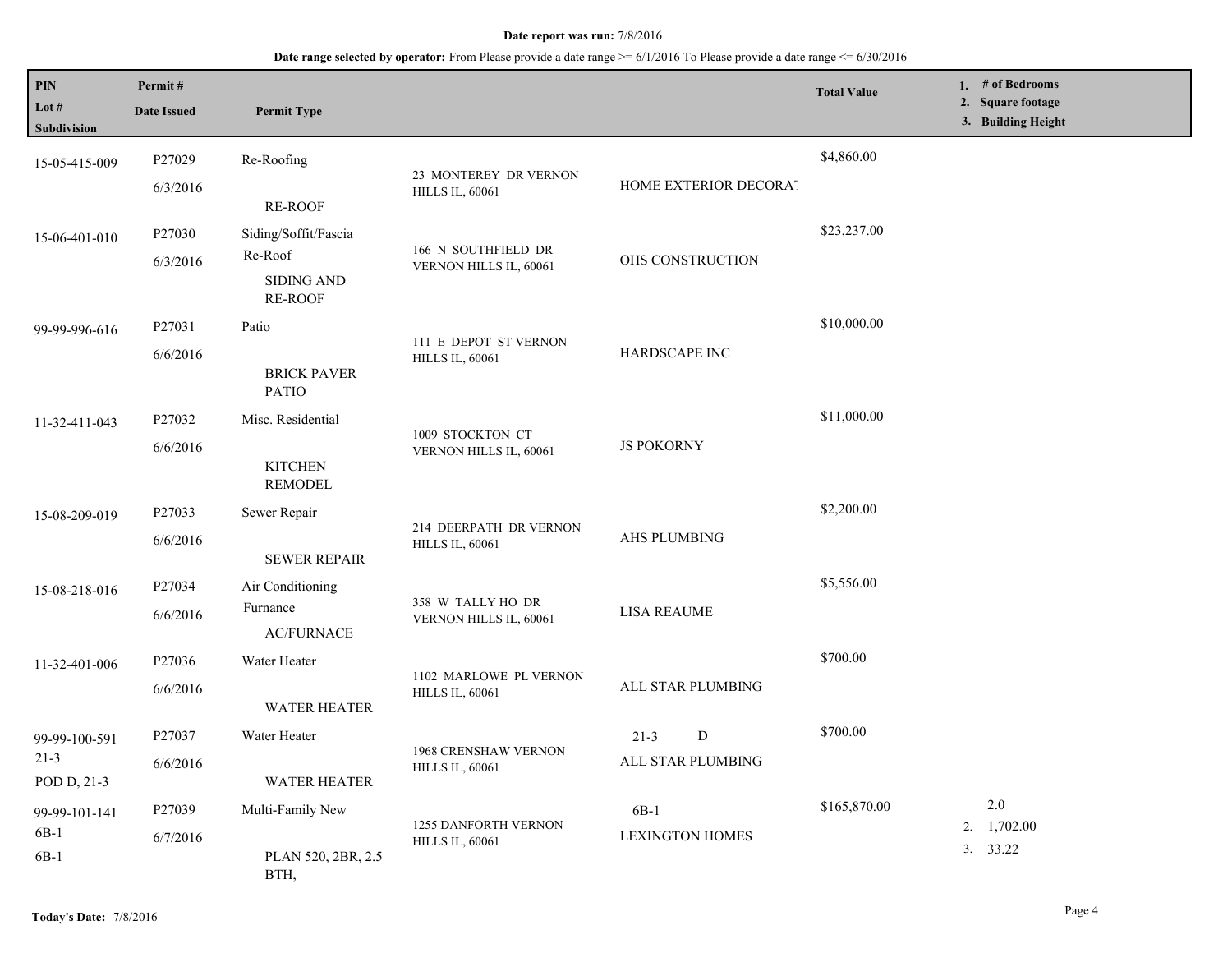| PIN<br>Lot #<br>Subdivision       | Permit#<br><b>Date Issued</b> | <b>Permit Type</b>                                                                                                                                                     |                                                                       |                                       | <b>Total Value</b> |    | 1. $#$ of Bedrooms<br>2. Square footage<br>3. Building Height |
|-----------------------------------|-------------------------------|------------------------------------------------------------------------------------------------------------------------------------------------------------------------|-----------------------------------------------------------------------|---------------------------------------|--------------------|----|---------------------------------------------------------------|
| 99-99-101-140<br>$6B-2$<br>$6B-2$ | P27040<br>6/7/2016            | Multi-Family New<br>PLAN 530, 3 BR, 2.5<br>$\operatorname{BTH}$                                                                                                        | <b>1253 DANFORTH VERNON</b><br><b>HILLS IL, 60061</b>                 | $6B-2$<br><b>LEXINGTON HOMES</b>      | \$162,055.00       |    | $3.0\,$<br>2. 1,834.00<br>3. 33.22                            |
| 15-06-414-030                     | P27042<br>6/7/2016            | Siding/Soffit/Fascia<br><b>SIDING</b>                                                                                                                                  | 74 JANSEN LN VERNON<br><b>HILLS IL, 60061</b>                         | WINDOWS & EXTERIOR BY<br><b>OLSEN</b> | \$17,500.00        |    |                                                               |
| 99-99-101-139<br>6B-3<br>$6B-3$   | P27043<br>6/7/2016            | Multi-Family New<br>PLAN 520, 2 BR, 2.5<br>$\operatorname{BTH}$                                                                                                        | 1251 DANFORTH VERNON<br><b>HILLS IL, 60061</b>                        | $6B-3$<br><b>LEXINGTON HOMES</b>      | \$154,770.00       |    | 2.0<br>2. 1,702.00<br>3. 33.22                                |
| 99-99-101-138<br>6B-4<br>$6B-4$   | P27044<br>6/7/2016            | Multi-Family New<br>PLAN 530, 3 BR, 2.5<br>$\operatorname{BTH}$                                                                                                        | <b>1249 DANFORTH VERNON</b><br><b>HILLS IL, 60061</b>                 | 6B-4<br><b>LEXINGTON HOMES</b>        | \$172,034.00       | 2. | 3.0<br>1,834.00<br>3. 33.22                                   |
| 15-06-412-008                     | P27045<br>6/7/2016            | Water Heater<br><b>WATER HEATER</b>                                                                                                                                    | <b>MIKE MEYER</b><br>55 N FIORE PKWY VERNON<br><b>HILLS IL, 60061</b> | DRF PLUMBING & IRRIGAT                | \$1,604.00         |    |                                                               |
| 11-32-416-006                     | P27046<br>6/7/2016            | Misc. Residential<br><b>INSTALL SUMP</b><br><b>BASIN AT 160, RUN</b><br><b>DRAIN TILE</b><br>ALONG EACH SIDE<br>OF BUILDING. ETC.<br>TO PICK UP 156<br>SUMP DISCHARGE. | 160 WEBSTER PL VERNON<br><b>HILLS IL, 60061</b>                       | <b>CAPPS PLUMBING</b>                 | \$19,375.00        |    |                                                               |
| 15-08-104-049                     | P27047<br>6/7/2016            | Re-Roofing<br><b>REROOF</b>                                                                                                                                            | 767 WILLIAMS WAY<br>VERNON HILLS IL, 60061                            | <b>GREENLIGHT CONSTRUCTI</b>          | \$11,850.00        |    |                                                               |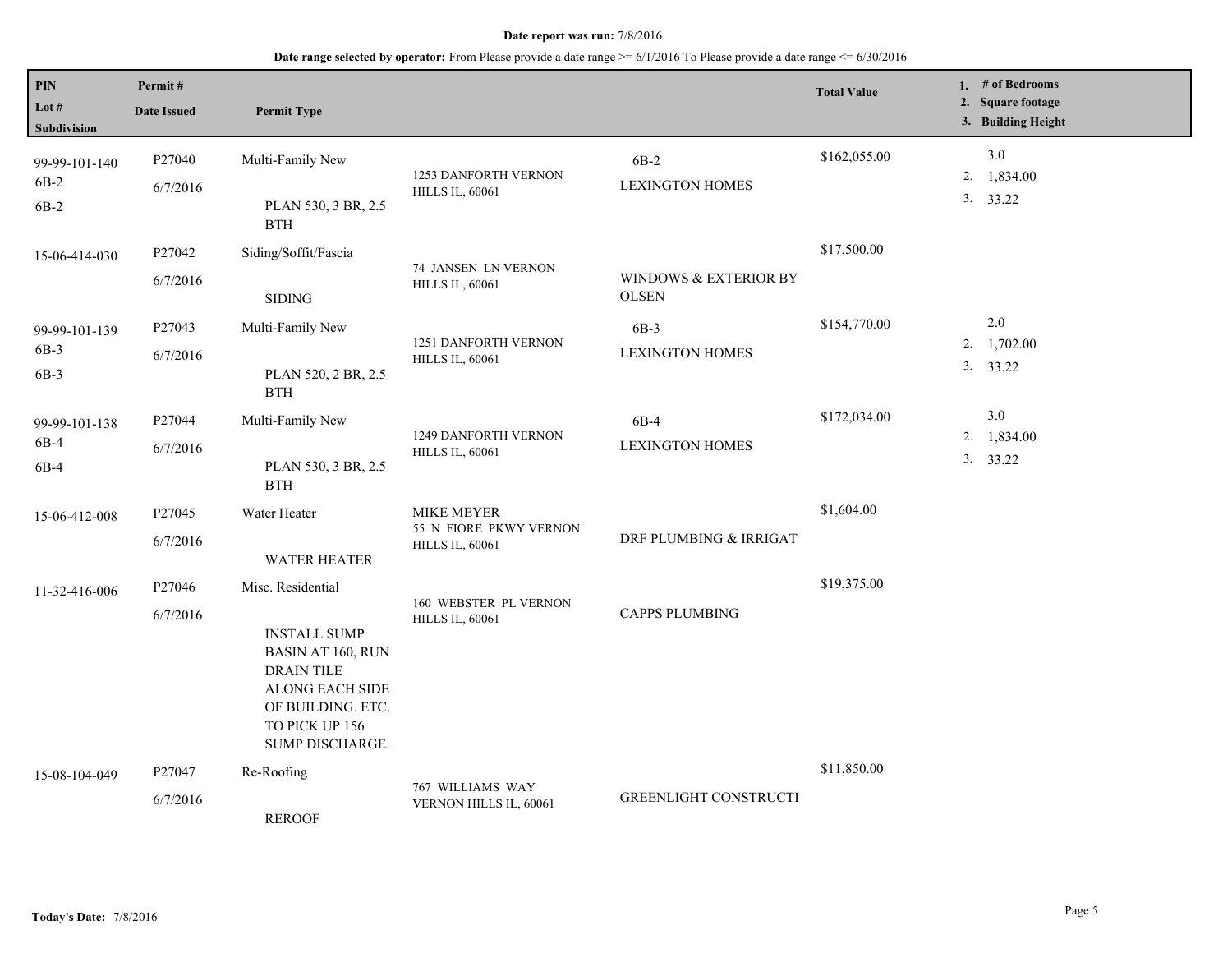| PIN           | Permit#            |                                                                                                                                                                                                                                                                                       |                                                                         |                                           | <b>Total Value</b> | 1. # of Bedrooms                        |
|---------------|--------------------|---------------------------------------------------------------------------------------------------------------------------------------------------------------------------------------------------------------------------------------------------------------------------------------|-------------------------------------------------------------------------|-------------------------------------------|--------------------|-----------------------------------------|
| Lot #         | <b>Date Issued</b> | <b>Permit Type</b>                                                                                                                                                                                                                                                                    |                                                                         |                                           |                    | 2. Square footage<br>3. Building Height |
| Subdivision   |                    |                                                                                                                                                                                                                                                                                       |                                                                         |                                           |                    |                                         |
| 99-99-101-053 | P27048             | Misc. Electrical                                                                                                                                                                                                                                                                      | GREGG'S LANDING INC<br>0 GREGG'S PKY VERNON                             |                                           | \$425.00           |                                         |
|               | 6/8/2016           | HUNTINGTON &<br><b>BUTTERFIELD -</b><br>ADD 2 6FT RECEPT<br>ON EXISTING<br><b>MONUMENT</b><br>WHICH ALREADY<br>HAVE AN ELECT<br><b>SERVICE</b>                                                                                                                                        | <b>HILLS IL, 60061</b>                                                  | CONTRACTORS ELECTRIC<br><b>SERVICE</b>    |                    |                                         |
| 15-08-109-013 | P27049             | Re-Roofing                                                                                                                                                                                                                                                                            | 315 GREENBRIER LN<br>SVARAS ROOFING, INC. (L.<br>VERNON HILLS IL, 60061 | \$9,300.00                                |                    |                                         |
|               | 6/8/2016           | <b>REROOF</b>                                                                                                                                                                                                                                                                         |                                                                         |                                           |                    |                                         |
| 15-06-415-006 | P27050             | Re-Roofing                                                                                                                                                                                                                                                                            |                                                                         | AMB ROOFING (UNLTD)                       | \$6,400.00         |                                         |
|               | 6/8/2016           | <b>REROOF</b>                                                                                                                                                                                                                                                                         | 91 N SOUTHFIELD DR<br>VERNON HILLS IL, 60061                            |                                           |                    |                                         |
| 99-00-000-635 | P27051             | Misc. Residential                                                                                                                                                                                                                                                                     |                                                                         |                                           | \$7,800.00         |                                         |
|               | 6/9/2016           | REMOVE &<br>REPLACE 2 LINTEL<br>ABOVE GARAGE<br>DOOR, 2 LENTELS<br><b>ABOVE 1ST FLOOR</b><br>WINDOWS, AND 1<br><b>LINTEL ABOVE</b><br>VENT. 1 UNDER<br>GARAGE.<br><b>REPLACE 5</b><br><b>CRACKED STONE</b><br>SILLS UNDER 1ST<br>FLOOR WINDOWS.<br>TUCKPOINTING<br>WHERE<br>NECECCARY | 1272 S ASHLEY CT VERNON<br><b>HILLS IL, 60061</b>                       | COAST TO COAST MASONR<br><b>GROUP INC</b> |                    |                                         |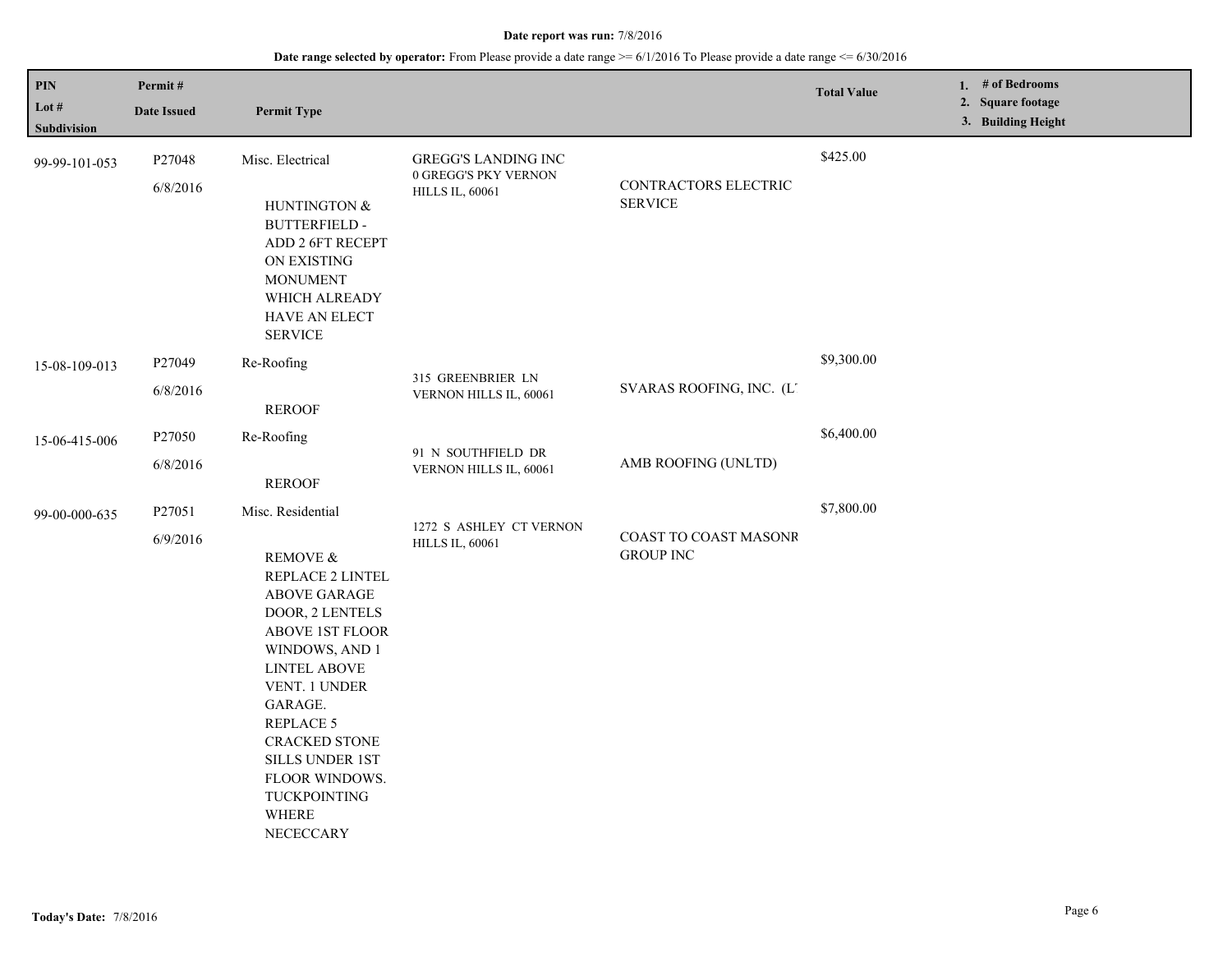| $\mathbf{PIN}$<br>Lot $#$                                                                            | Permit#                                                                                                                           |                                                                                                                                                                                                                                                                                                       |                                                   |                                           | <b>Total Value</b> | # of Bedrooms<br>1.<br>2. Square footage |
|------------------------------------------------------------------------------------------------------|-----------------------------------------------------------------------------------------------------------------------------------|-------------------------------------------------------------------------------------------------------------------------------------------------------------------------------------------------------------------------------------------------------------------------------------------------------|---------------------------------------------------|-------------------------------------------|--------------------|------------------------------------------|
| Subdivision                                                                                          | <b>Date Issued</b>                                                                                                                | <b>Permit Type</b>                                                                                                                                                                                                                                                                                    |                                                   |                                           |                    | 3. Building Height                       |
| 99-00-000-636                                                                                        | P27052<br>6/9/2016                                                                                                                | Misc. Residential                                                                                                                                                                                                                                                                                     | 1266 S ASHLEY CT VERNON<br><b>HILLS IL, 60061</b> | COAST TO COAST MASONR                     | \$3,200.00         |                                          |
| REMOVE &<br><b>ABOVE GAAGE</b><br>WINDOWS,<br><b>REPLACE 3</b><br>TUCKPOINTING<br>WHERE<br>NECECCARY | REPLACE 1 LINTEL<br>DOOR, 3 LENTELS<br><b>ABOVE 1ST FLOOR</b><br><b>CRACKED STONE</b><br><b>SILLS UNDER 1ST</b><br>FLOOR WINDOWS. |                                                                                                                                                                                                                                                                                                       | <b>GROUP INC</b>                                  |                                           |                    |                                          |
| 99-00-000-637                                                                                        | P27053<br>6/9/2016                                                                                                                | Misc. Residential<br><b>REMOVE &amp;</b><br>REPLACE 1 LINTEL<br><b>ABOVE GAAGE</b><br>DOOR, 3 LENTELS<br><b>ABOVE 1ST FLOOR</b><br>WINDOWS, AND 1<br><b>LINTEL ABOVE</b><br>VENT. REPLACE 3<br><b>CRACKED STONE</b><br><b>SILLS UNDER 1ST</b><br>FLOOR WINDOWS.<br>TUCKPOINTING<br>WHERE<br>NECECCARY | 1260 S ASHLEY CT VERNON<br><b>HILLS IL, 60061</b> | COAST TO COAST MASONR<br><b>GROUP INC</b> | \$6,600.00         |                                          |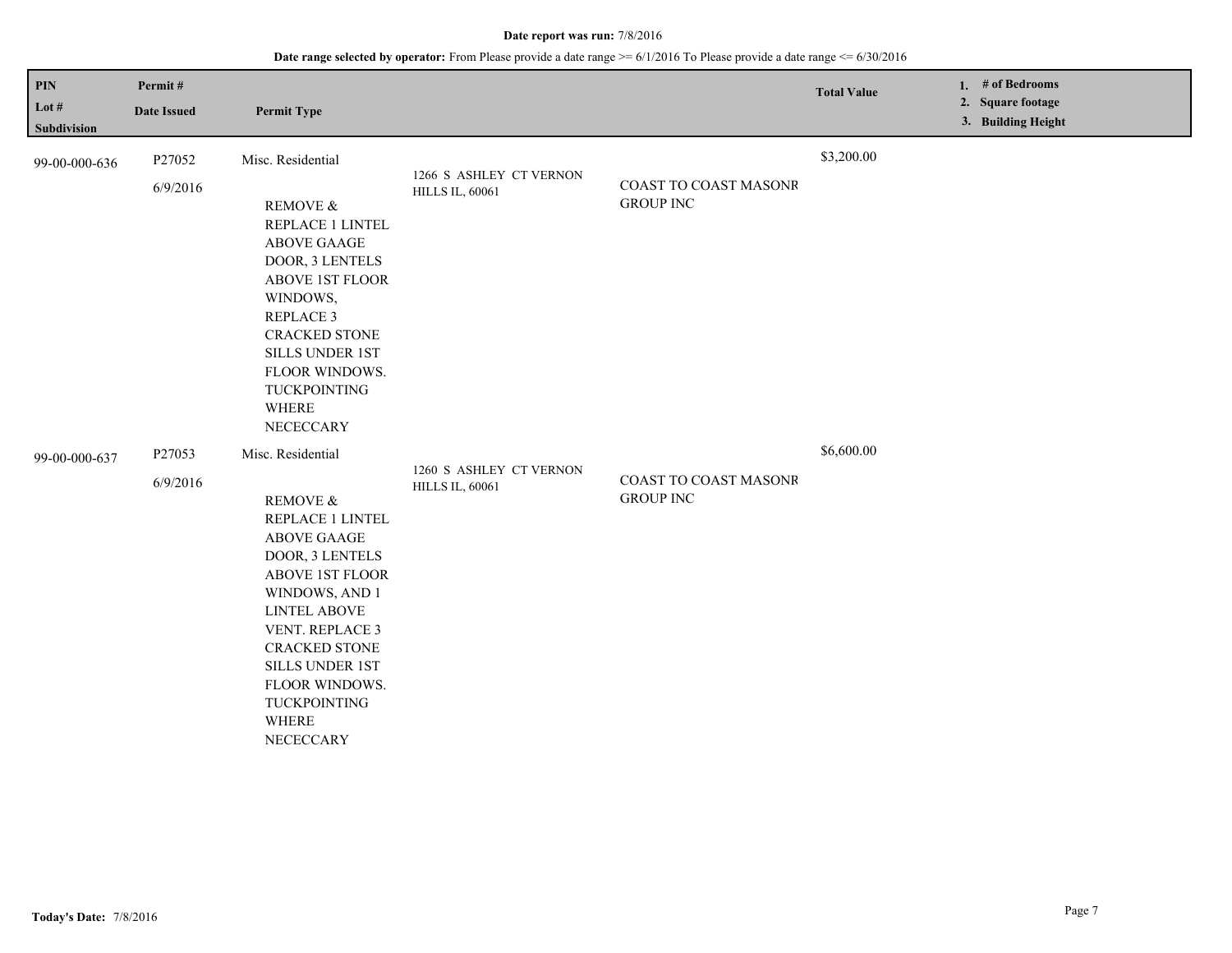| PIN<br>Lot #                        | Permit#<br><b>Date Issued</b> | <b>Permit Type</b>                                                                                                                                                                                    |                                                  |                                           | <b>Total Value</b> | 1. # of Bedrooms<br>2. Square footage<br>3. Building Height |
|-------------------------------------|-------------------------------|-------------------------------------------------------------------------------------------------------------------------------------------------------------------------------------------------------|--------------------------------------------------|-------------------------------------------|--------------------|-------------------------------------------------------------|
| Subdivision<br>99-00-000-672        | P27054<br>6/9/2016            | Misc. Residential<br><b>REPLACE</b><br><b>CRACKED</b><br><b>CHIMNEY CAP</b><br>WITH NEW<br><b>CUSTOM POURED</b>                                                                                       | 1304 S CHRISTINE CT<br>VERNON HILLS IL, 60061    | COAST TO COAST MASONR<br><b>GROUP INC</b> | \$2,090.00         |                                                             |
| 99-99-996-060                       | P27055<br>6/9/2016            | <b>CHIMNEY CAP</b><br>Misc. Residential<br>REPLACE HVAC,<br><b>WATER HEATER,</b><br><b>BATHROOM</b><br><b>FIXTURES, AD</b><br><b>CEILING LIGHTS</b><br>TO THE 2<br>BEDROOM, KITCHE<br>N & LIVING ROOM | 910 SPARTA CT VERNON<br><b>HILLS IL, 60061</b>   | <b>THOMAS GOSLINE</b>                     | \$20,000.00        |                                                             |
| 99-99-992-960                       | P27057<br>6/9/2016            | Re-Roofing<br><b>REROOF</b>                                                                                                                                                                           | 294 E RANNEY AV VERNON<br><b>HILLS IL, 60061</b> | NEW TOWN HOME<br><b>IMPROVEMENTS</b>      | \$9,000.00         |                                                             |
| 99-99-101-142<br>$5 - 3$<br>$5 - 3$ | P27060<br>6/9/2016            | Fire Alarm<br><b>FIRE ALARM</b><br>1260-1264                                                                                                                                                          | 1260 DANFORTH VERNON<br><b>HILLS IL, 60061</b>   | $5 - 3$<br>SPECTRUM FIRE SYSTEM           | \$5,700.00         |                                                             |
| 99-99-101-129<br>$7 - 5$<br>$7 - 5$ | P27061<br>6/9/2016            | Fire Alarm<br><b>FIRE ALARM</b><br>1200-1208                                                                                                                                                          | 1200 DANFORTH VERNON<br><b>HILLS IL, 60061</b>   | $7 - 5$<br>SPECTRUM FIRE SYSTEM           | \$7,100.00         |                                                             |
| 99-99-101-134<br>$6A-8$<br>6A-8     | P27062<br>6/9/2016            | Fire Alarm<br><b>FIRE ALARM</b><br>1241-1247                                                                                                                                                          | 1241 DANFORTH VERNON<br><b>HILLS IL, 60061</b>   | $6A-8$<br>SPECTRUM FIRE SYSTEM            | \$6,400.00         |                                                             |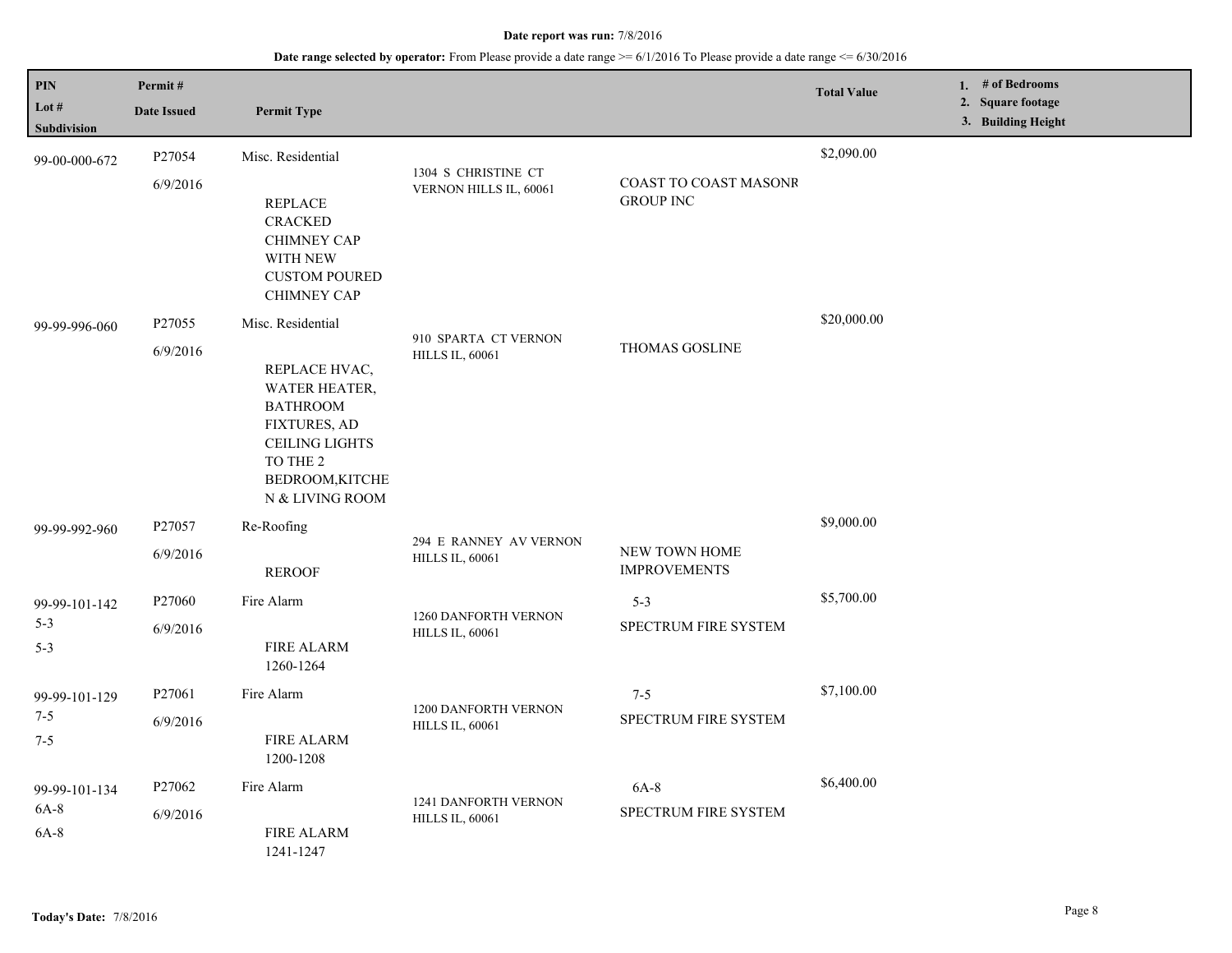**Date range selected by operator:** From Please provide a date range >= 6/1/2016 To Please provide a date range <= 6/30/2016

| PIN<br>Lot $#$<br>Subdivision     | Permit#<br><b>Date Issued</b>   | <b>Permit Type</b>                           |                                                    |                                 | <b>Total Value</b> | 1. # of Bedrooms<br>2. Square footage<br>3. Building Height |
|-----------------------------------|---------------------------------|----------------------------------------------|----------------------------------------------------|---------------------------------|--------------------|-------------------------------------------------------------|
| 99-99-101-138<br>6B-4<br>6B-4     | P27063<br>6/9/2016              | Fire Alarm<br><b>FIRE ALARM</b><br>1249-1255 | 1249 DANFORTH VERNON<br><b>HILLS IL, 60061</b>     | 6B-4<br>SPECTRUM FIRE SYSTEM    | \$6,400.00         |                                                             |
| 99-99-101-145<br>$3A-1$<br>$3A-1$ | P27064<br>6/9/2016              | Fire Alarm<br><b>FIRE ALARM</b><br>1130-1136 | 1130 WINDWARD VERNON<br><b>HILLS IL, 60061</b>     | $3A-1$<br>SPECTRUM FIRE SYSTEM  | \$6,400.00         |                                                             |
| 99-99-101-149<br>$3B-5$<br>$3B-5$ | P <sub>27065</sub><br>6/9/2016  | Fire Alarm<br><b>FIRE ALARM</b><br>1138-1144 | 1138 WINDWARD VERNON<br><b>HILLS IL, 60061</b>     | $3B-5$<br>SPECTRUM FIRE SYSTEM  | \$6,400.00         |                                                             |
| 99-99-101-153<br>$4-1$<br>$4 - 1$ | P27066<br>6/9/2016              | Fire Alarm<br><b>FIRE ALARM</b><br>1152-1156 | 1152 WINDWARD VERNON<br><b>HILLS IL, 60061</b>     | $4 - 1$<br>SPECTRUM FIRE SYSTEM | \$5,700.00         |                                                             |
| 99-99-996-706                     | P <sub>27067</sub><br>6/10/2016 | Re-Roofing<br><b>REROOF</b>                  | 279 E HURON ST VERNON<br><b>HILLS IL, 60061</b>    | STYLE BY CARDEN EXTERI          | \$10,877.00        |                                                             |
| 15-07-211-015                     | P <sub>27068</sub><br>6/10/2016 | Air Conditioning<br>$\mathbf{A}/\mathbf{C}$  | 26 S STERLING HEIGHTS RD<br>VERNON HILLS IL, 60061 | <b>RAMAN GROVER</b>             | \$5,507.00         |                                                             |
| 15-05-403-002                     | P27069<br>6/10/2016             | Re-Roofing<br><b>REROOF</b>                  | 305 ALEXANDRIA DR<br>VERNON HILLS IL, 60061        | <b>MARIA MENENDEZ</b>           | \$2,000.00         |                                                             |
| 15-08-401-023                     | P <sub>27070</sub><br>6/10/2016 | Water Heater<br><b>WATER HEATER</b>          | 314 HADDON CIR VERNON<br><b>HILLS IL, 60061</b>    |                                 | \$598.00           |                                                             |
| 15-09-107-018                     | P27071<br>6/13/2016             | Re-Roofing<br><b>REROOF</b>                  | 166 S BROOK HILL LN<br>VERNON HILLS IL, 60061      | NYBERG ENTERPRISES INC          | \$10,475.00        |                                                             |

L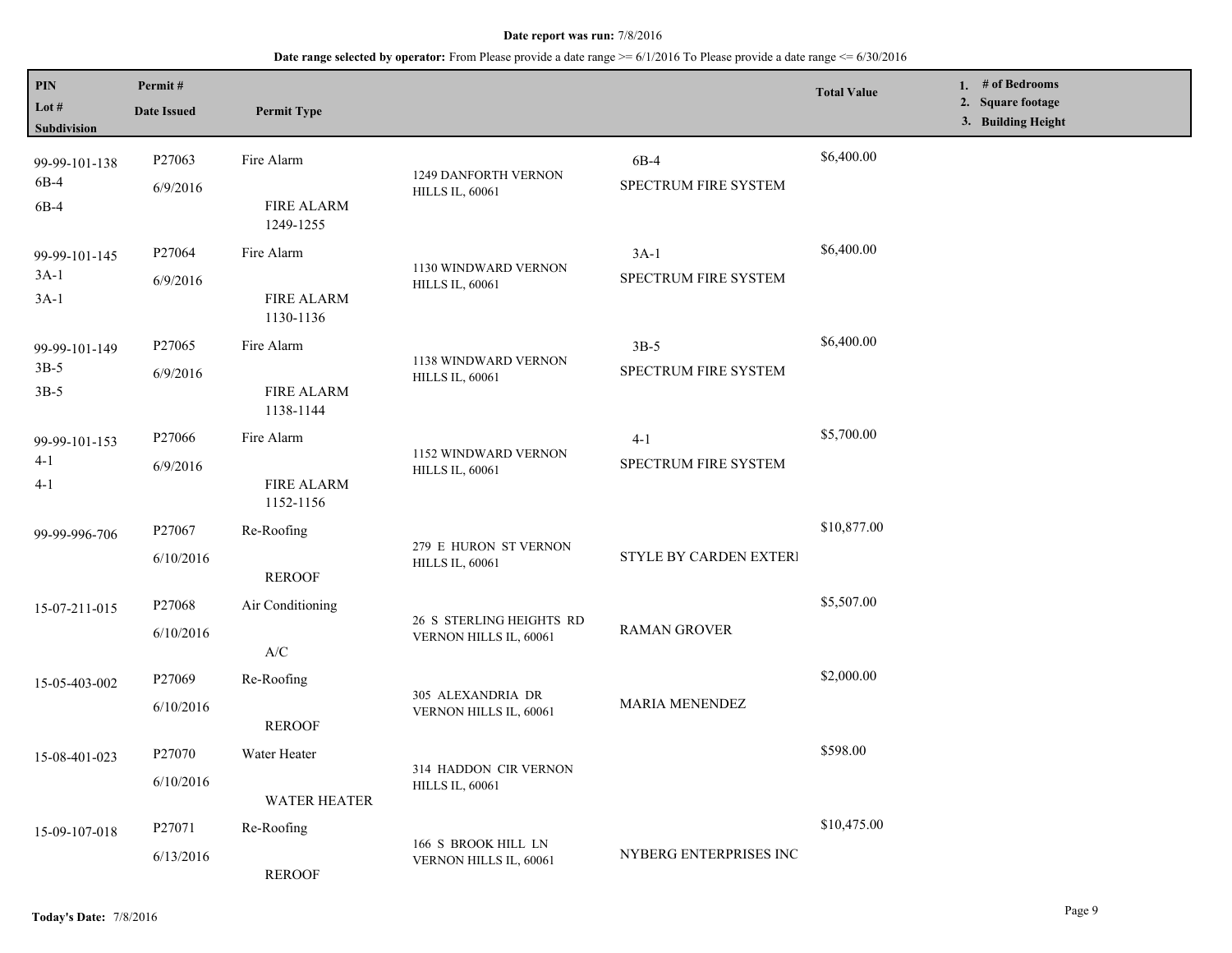| <b>PIN</b><br>Lot $#$<br>Subdivision | Permit#<br><b>Date Issued</b> | <b>Permit Type</b>                                                                  |                                                  |                               | <b>Total Value</b> | 1. # of Bedrooms<br>2. Square footage<br>3. Building Height |
|--------------------------------------|-------------------------------|-------------------------------------------------------------------------------------|--------------------------------------------------|-------------------------------|--------------------|-------------------------------------------------------------|
| 99-99-995-933                        | P27072<br>6/13/2016           | Water Heater<br><b>WATER HEATER</b>                                                 | 609 GROSSE POINTE CIR<br>VERNON HILLS IL, 60061  | AMERICAN ROOTER SERVI<br>INC. | \$498.00           |                                                             |
| 15-06-415-004                        | P27073<br>6/13/2016           | Air Conditioning<br>$\ensuremath{\text{A}}\xspace/\ensuremath{\text{C}}\xspace$     | 99 N SOUTHFIELD DR<br>VERNON HILLS IL, 60061     | ZHONGYUAN ZHU                 | \$3,100.00         |                                                             |
| 15-04-101-026                        | P27074<br>6/13/2016           | Misc. Residential<br><b>KITCHEN</b><br><b>REMODEL</b>                               | <b>6 WARRINGTON RD</b><br>VERNON HILLS IL, 60061 | NEIGHBORHOOD REMODEI          | \$29,500.00        |                                                             |
| 15-08-204-032                        | P27075<br>6/13/2016           | Misc. Electrical<br>MISC ELEC, OTC<br>PER RH                                        | 111 MEMPHIS PL VERNON<br><b>HILLS IL, 60061</b>  | WILLIAM JONES                 | \$1,835.00         |                                                             |
| 15-05-415-006                        | P27076<br>6/13/2016           | Air Conditioning<br>$\ensuremath{\mathsf{A}}\xspace/\ensuremath{\mathsf{C}}\xspace$ | 15 MONTEREY DR VERNON<br><b>HILLS IL, 60061</b>  | AMBICA HEATING AND<br>COOLING | \$2,150.00         |                                                             |
| 15-08-104-014                        | P27077<br>6/13/2016           | Private Sidewalk<br>WALKWAY                                                         | 700 N LAKESIDE DR<br>VERNON HILLS IL, 60061      | <b>CASEY THOMAS</b>           | \$2,250.00         |                                                             |
| 15-06-416-006                        | P27078<br>6/14/2016           | Private Sidewalk<br><b>STOOP</b>                                                    | 1068 CONACHIE CT<br>VERNON HILLS IL, 60061       | <b>CAMELA HARRIS</b>          | \$4,250.00         |                                                             |
| 15-06-414-020                        | P27079<br>6/14/2016           | Fence<br><b>FENCE</b>                                                               | 124 N SOUTHFIELD DR<br>VERNON HILLS IL, 60061    | <b>AZTEC FENCE</b>            | \$5,600.00         | 3. 6.00                                                     |
| 15-08-112-001                        | P27080<br>6/14/2016           | Siding/Soffit/Fascia<br>Re-Roof<br><b>SIDING AND</b><br><b>REROOF</b>               | 301 OAKWOOD RD VERNON<br><b>HILLS IL, 60061</b>  | <b>LUIS R CAMPOS</b>          | \$2,500.00         |                                                             |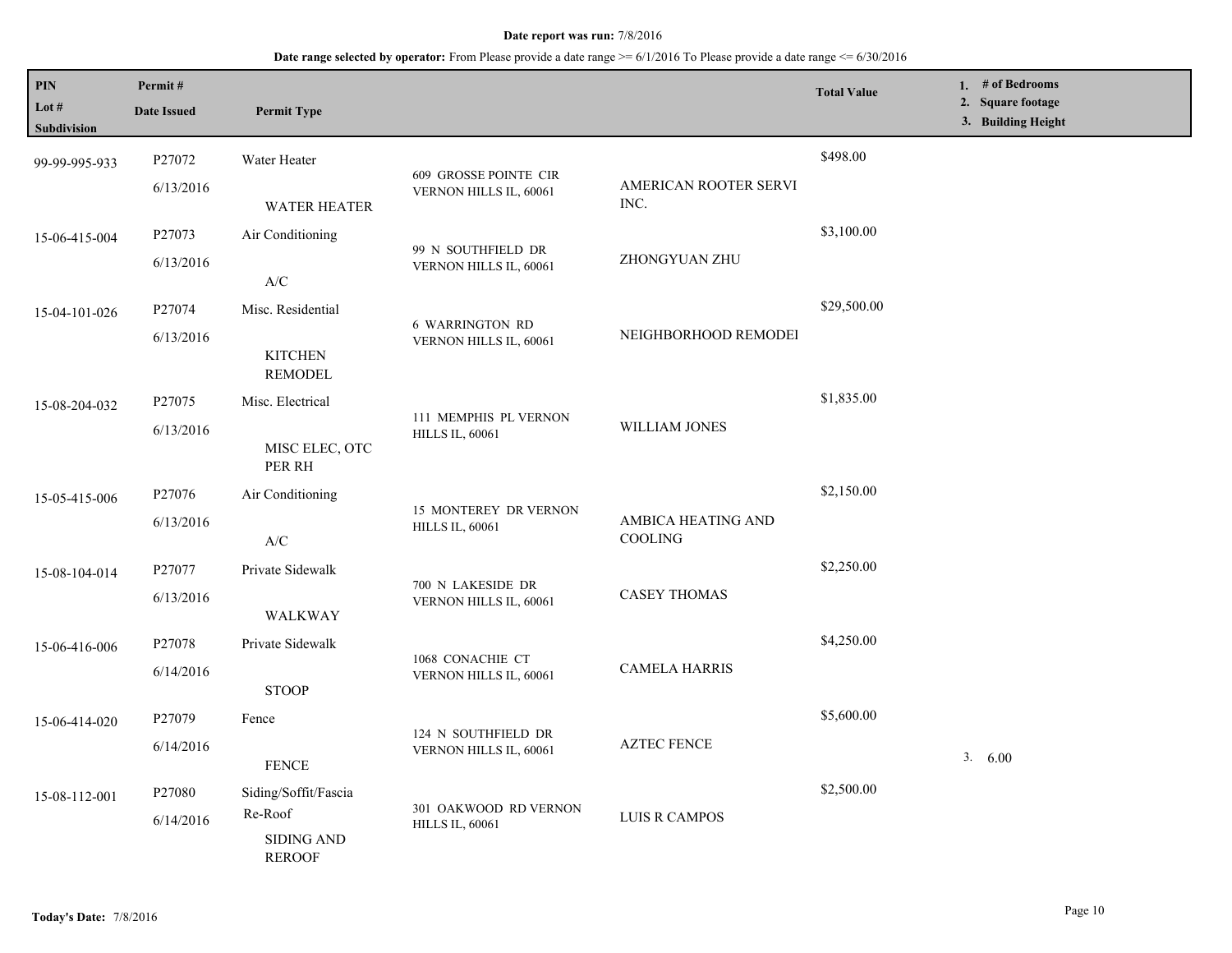| PIN<br>Lot $#$<br>Subdivision                                       | Permit#<br><b>Date Issued</b> | <b>Permit Type</b>                                                                                                                                      |                                                |                                         | <b>Total Value</b> | 1. # of Bedrooms<br>2. Square footage<br>3. Building Height |
|---------------------------------------------------------------------|-------------------------------|---------------------------------------------------------------------------------------------------------------------------------------------------------|------------------------------------------------|-----------------------------------------|--------------------|-------------------------------------------------------------|
| 15-08-104-023                                                       | P27081<br>6/14/2016           | Driveway/Slab<br><b>DRIVEWAY</b>                                                                                                                        | 217 E LAKESIDE DR<br>VERNON HILLS IL, 60061    | <b>JOSE HERNANDEZ</b>                   | \$2,220.00         |                                                             |
| 99-00-000-382<br>LOT <sub>40</sub><br><b>GREGG'S LANDING POD 14</b> | P27082<br>6/14/2016           | Misc. Residential<br><b>BASEMENT</b><br>REMODEL<br>(ADDING FULL<br><b>BATH &amp; WET BAR:</b><br><b>4 FIXTURES: 2</b><br>SINKS, 1 TOILET, 1<br>BATHTUB) | 350 E COLONIAL DR<br>VERNON HILLS IL, 60061    | LOT 40<br><b>IOURI TARSOUNOV</b>        | \$20,000.00        |                                                             |
| 99-99-994-687                                                       | P27086<br>6/15/2016           | Fence<br><b>FENCE</b>                                                                                                                                   | 509 S SUPERIOR ST<br>VERNON HILLS IL, 60061    | <b>JARED COHEN</b>                      | \$5,400.00         | 3.4.00                                                      |
| 99-99-101-590<br>POD 18, LOT 28                                     | P27087<br>6/15/2016           | Lawn Sprinklers<br><b>LAWN</b><br><b>IRRIGATION</b>                                                                                                     | 1628 LAKE CHARLES<br>VERNON HILLS IL, 60061    | D&D LANDSCAPE AND<br>SPRINKLER SERVICES | \$4,200.00         |                                                             |
| 99-99-101-588<br>POD 18, LOT 26                                     | P27088<br>6/15/2016           | Lawn Sprinklers<br>LAWN<br><b>IRRIGATION</b>                                                                                                            | 1640 LAKE CHARLES<br>VERNON HILLS IL, 60061    | D&D LANDSCAPE AND<br>SPRINKLER SERVICES | \$4,000.00         |                                                             |
| 15-16-101-021                                                       | P27089<br>6/16/2016           | Fence<br><b>FENCE</b>                                                                                                                                   | 1115 CREEK VIEW DR<br>VERNON HILLS IL, 60061   | MICHELLE KOLB                           | \$12,000.00        | 3. 5.00                                                     |
| 99-99-101-115<br>$5 - 3$<br>LOT 5, UNIT 3                           | P27090<br>6/16/2016           | Air Conditioning<br>Furnance<br>A/C & FURNANCE                                                                                                          | 1261 CAROLINE VERNON<br><b>HILLS IL, 60061</b> | $5 - 3$<br>ROBIN MURDOCK                |                    |                                                             |
| 99-99-991-093                                                       | P27091<br>6/16/2016           | Air Conditioning<br>Furnance<br>A/C & FURNACE                                                                                                           | 1261 STREAMWOOD LN<br>VERNON HILLS IL, 60061   | ROBIN MURDOCK                           | \$4,800.00         |                                                             |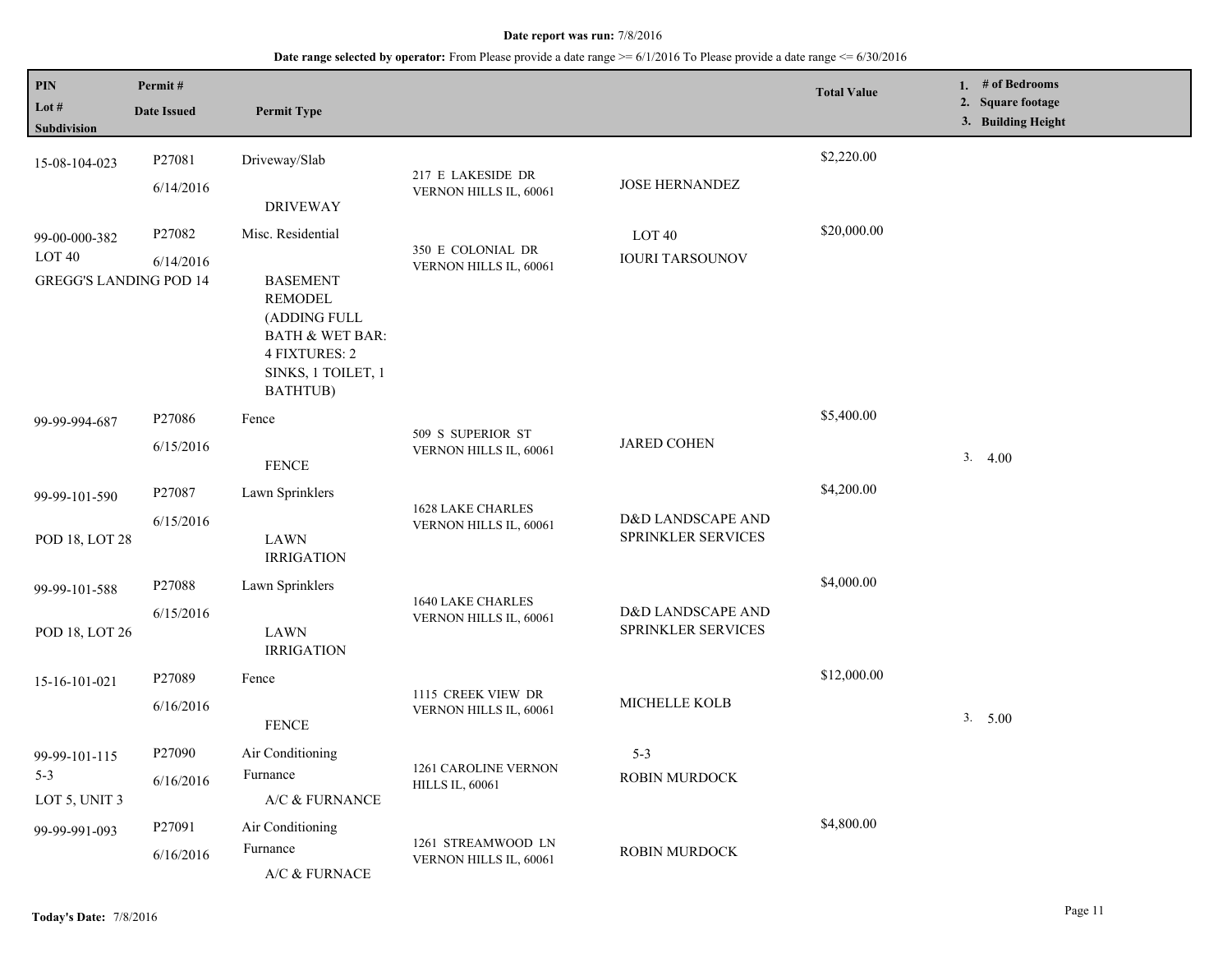| PIN<br>Lot $#$<br>Subdivision   | Permit#<br><b>Date Issued</b>   | <b>Permit Type</b>                                                                     |                                                    |                                                | <b>Total Value</b> | 1. $#$ of Bedrooms<br>2. Square footage<br>3. Building Height |
|---------------------------------|---------------------------------|----------------------------------------------------------------------------------------|----------------------------------------------------|------------------------------------------------|--------------------|---------------------------------------------------------------|
| 15-08-403-017                   | P27094<br>6/16/2016             | Private Sidewalk<br>Driveway<br>PAVER SIDEWALK,<br><b>STOOP AND</b><br><b>DRIVEWAY</b> | 478 CHESTERFIELD LN<br>VERNON HILLS IL, 60061      | RICHARD KORSAK                                 | \$7,000.00         |                                                               |
| 15-07-223-021                   | P27095<br>6/16/2016             | Driveway/Slab<br><b>APRON</b>                                                          | 376 S PRAIRIE MEADOW LN<br>VERNON HILLS IL, 60061  | PHILLIP STRONGIN                               | \$1,600.00         |                                                               |
| 99-99-992-632                   | P27096<br>6/17/2016             | Re-Roofing<br><b>REROOF</b>                                                            | 235 E LASALLE ST VERNON<br><b>HILLS IL, 60061</b>  | <b>STYLE BY CARDEN EXTERI</b>                  | \$14,781.00        |                                                               |
| 99-99-990-084                   | P27098<br>6/17/2016             | Parking Lot<br>PARKING LOT 2016                                                        | 100 N FAIRWAY DR<br>VERNON HILLS IL, 60061         | S & H PAVING                                   | \$17,050.00        |                                                               |
| 99-99-101-581<br>POD 18, LOT 15 | P27103<br>6/20/2016             | Lawn Sprinklers<br>LAWN<br><b>IRRIGATION</b>                                           | 1744 LAKE CHARLES<br>VERNON HILLS IL, 60061        | D&D LANDSCAPE AND<br><b>SPRINKLER SERVICES</b> | \$4,300.00         |                                                               |
| 15-08-402-001                   | P <sub>27106</sub><br>6/20/2016 | Re-Roofing<br><b>REROOF</b>                                                            | 313 SUTCLIFFE CIR VERNON<br><b>HILLS IL, 60061</b> | DENTRAV ROOFING                                | \$7,450.00         |                                                               |
| 15-09-108-016                   | P27107<br>6/20/2016             | Water Heater<br><b>WATER HEATER</b>                                                    | 369 S OLD WOOD CT<br>VERNON HILLS IL, 60061        | <b>YU ZHU</b>                                  | \$850.00           |                                                               |
| 99-99-994-869                   | P27110<br>6/21/2016             | Re-Roofing<br><b>REROOF</b>                                                            | 601 S ONTARIO ST VERNON<br><b>HILLS IL, 60061</b>  | <b>STYLE BY CARDEN EXTERI</b>                  | \$16,093.00        |                                                               |
| 15-04-303-065                   | P27112<br>6/21/2016             | Fence<br><b>FENCE</b>                                                                  | 102 BIRMINGHAM PL<br>VERNON HILLS IL, 60061        | UNIVERSAL FENCE                                | \$8,000.00         | 3. 5.00                                                       |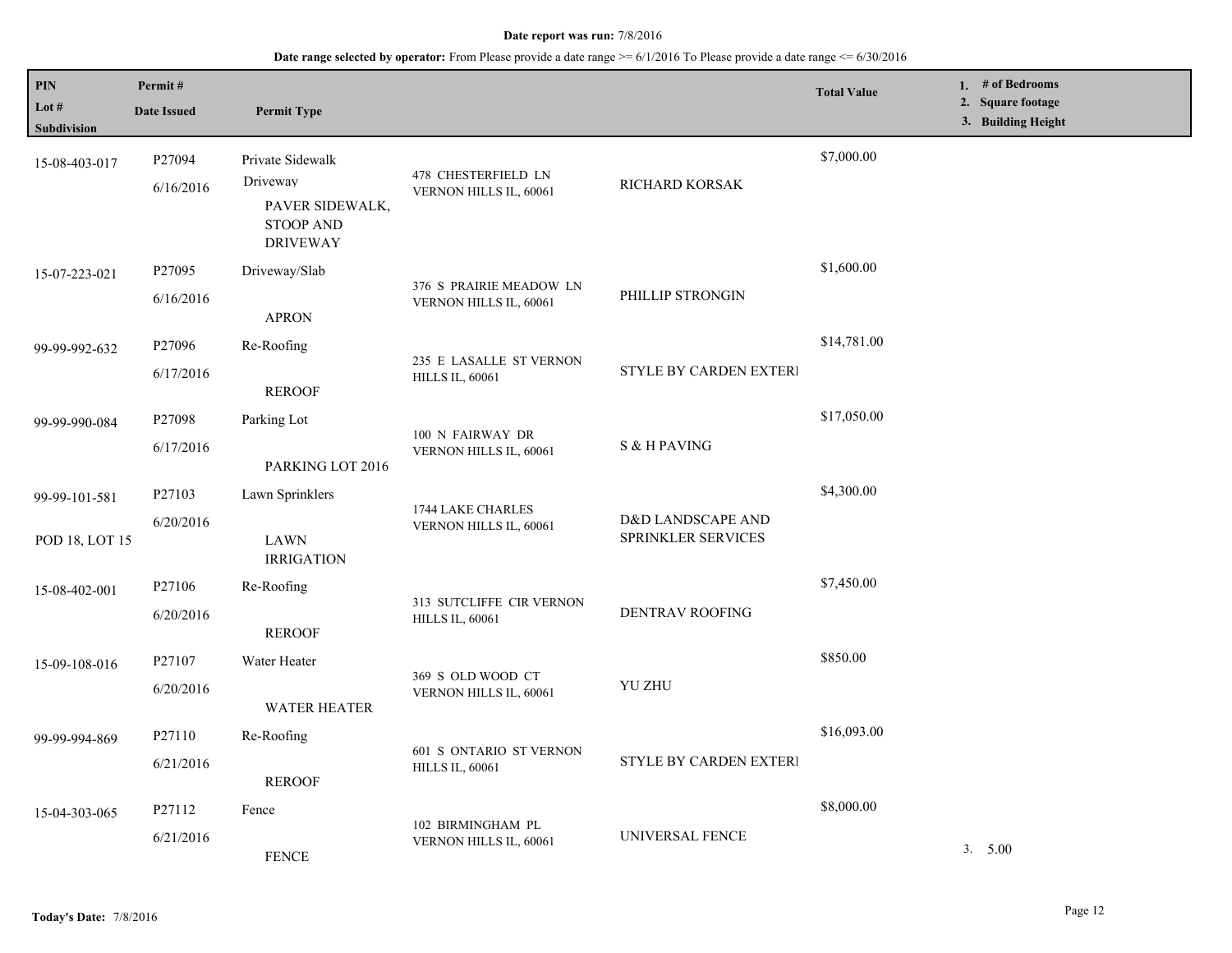| PIN<br>Lot $#$<br><b>Subdivision</b> | Permit#<br><b>Date Issued</b>                                                             | <b>Permit Type</b>                                |                                                    |                                               | <b>Total Value</b> | 1. $#$ of Bedrooms<br>2. Square footage<br>3. Building Height |
|--------------------------------------|-------------------------------------------------------------------------------------------|---------------------------------------------------|----------------------------------------------------|-----------------------------------------------|--------------------|---------------------------------------------------------------|
| 99-99-994-710                        | P27114<br>6/21/2016                                                                       | Re-Roofing                                        | 52 E DEPOT ST VERNON                               | KMK RESIDENTIAL                               | \$15,981.88        |                                                               |
|                                      |                                                                                           | <b>REROOF</b>                                     | <b>HILLS IL, 60061</b>                             | <b>RESTORATIONS</b>                           |                    |                                                               |
| 15-04-101-014                        | P27115                                                                                    | Re-Roofing                                        | 1 MAYFLOWER RD VERNON                              |                                               | \$21,533.66        |                                                               |
|                                      | 6/21/2016                                                                                 | Siding<br><b>REROOFING &amp;</b><br><b>SIDING</b> | <b>HILLS IL, 60061</b>                             | KMK RESIDENTIAL<br><b>RESTORATIONS</b>        |                    |                                                               |
| 15-05-402-004                        | P27116                                                                                    | Siding/Soffit/Fascia                              |                                                    |                                               | \$28,017.72        |                                                               |
|                                      | 6/21/2016                                                                                 | <b>SIDING</b>                                     | 300 ALEXANDRIA DR<br>VERNON HILLS IL, 60061        | <b>KMK RESIDENTIAL</b><br><b>RESTORATIONS</b> |                    |                                                               |
| 15-05-421-008                        | P27119                                                                                    | Re-Roofing                                        | 219 ATLANTIC DR VERNON                             | ADVANCED HOME<br>IMPROVEMENTS, INC.           | \$7,133.00         |                                                               |
|                                      | 6/21/2016                                                                                 | <b>REROOF</b>                                     | <b>HILLS IL, 60061</b>                             |                                               |                    |                                                               |
| 99-99-100-774                        | P27121                                                                                    | Fence                                             | 0 GROSSE POINTE CIRCLE                             |                                               | \$21,000.00        |                                                               |
|                                      | 6/22/2016<br><b>FENCE AROUND</b><br><b>SUBDIVISION</b><br>301-394<br><b>BLOOMFIELD CT</b> | VERNON HILLS IL, 60061                            | <b>BLUESTONE MANAGEMEN</b><br><b>SERVICES LLC</b>  |                                               | 3. 6.00            |                                                               |
| 99-99-996-076                        | P27122                                                                                    | Water Heater                                      |                                                    |                                               | \$800.00           |                                                               |
|                                      | 6/22/2016                                                                                 | WATER HEATER                                      | 881 SPARTA CT VERNON<br><b>HILLS IL, 60061</b>     | <b>B. KIESGEN PLUMBING</b>                    |                    |                                                               |
| 15-16-102-017                        | P27124                                                                                    | Misc. Residential                                 |                                                    | <b>ESBC INC</b>                               | \$33,805.00        |                                                               |
|                                      | 6/22/2016                                                                                 | <b>KITCHEN</b><br><b>REMODEL</b>                  | 969 CREEK BEND DR<br>VERNON HILLS IL, 60061        |                                               |                    |                                                               |
| 15-06-411-010                        | P <sub>27125</sub>                                                                        | Fence                                             |                                                    |                                               | \$1,600.00         |                                                               |
|                                      | 6/22/2016                                                                                 | <b>FENCE</b>                                      | 899 BELLE ISLE LN VERNON<br><b>HILLS IL, 60061</b> | <b>LANCE FRANKE</b>                           |                    | 3.4.00                                                        |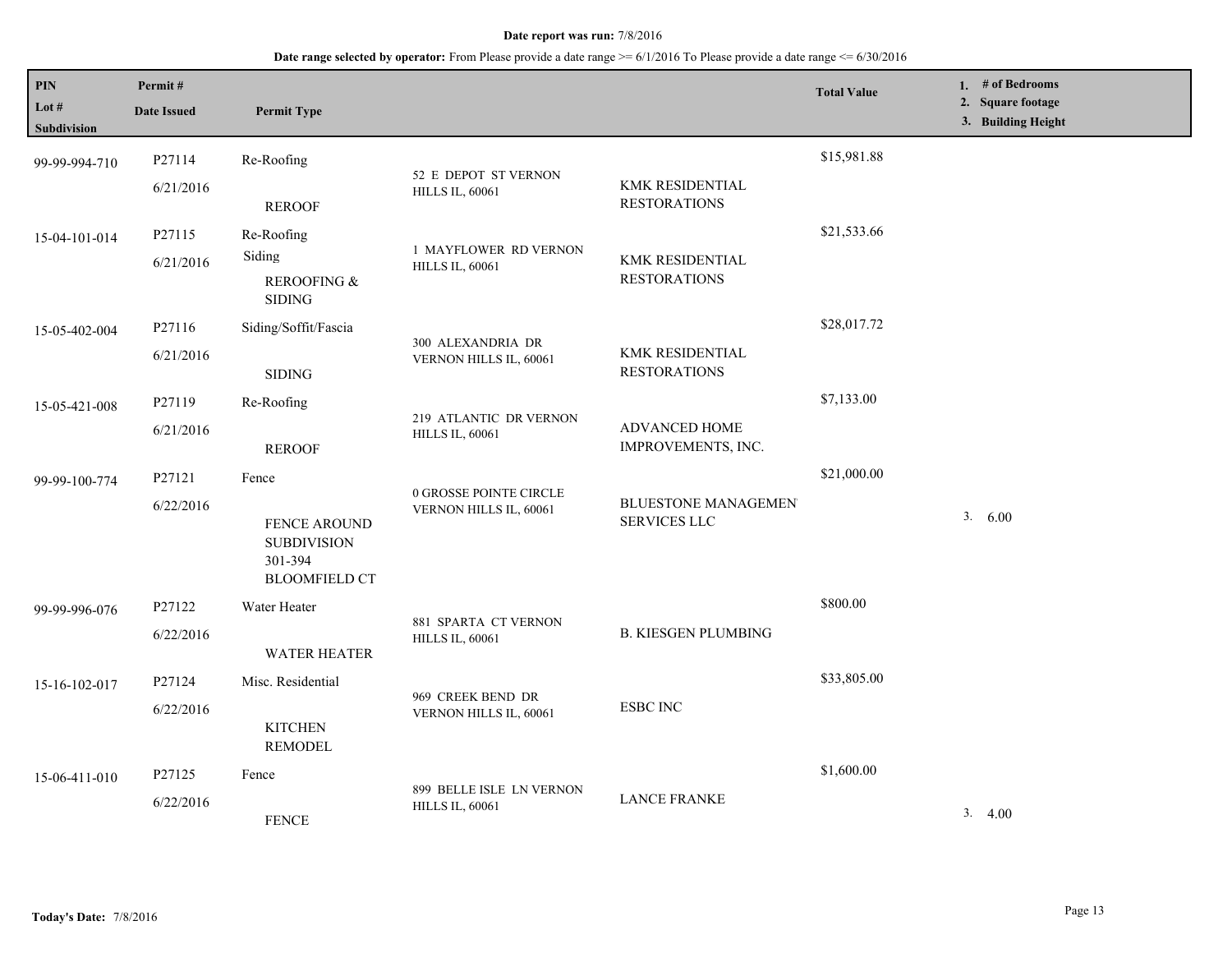| <b>PIN</b><br>Lot #<br>Subdivision   | Permit#<br><b>Date Issued</b> | <b>Permit Type</b>                       |                                                          |                               | <b>Total Value</b> | 1. # of Bedrooms<br>2. Square footage<br>3. Building Height |
|--------------------------------------|-------------------------------|------------------------------------------|----------------------------------------------------------|-------------------------------|--------------------|-------------------------------------------------------------|
| 15-09-108-022                        | P27127<br>6/23/2016           | Driveway/Slab<br><b>DRIVEWAY</b>         | 368 S BARN SWALLOW LN<br>VERNON HILLS IL, 60061          | WILLIAM A FLADER              | \$3,000.00         |                                                             |
| 15-05-418-002                        | P27128<br>6/23/2016           | Siding/Soffit/Fascia<br><b>SIDING</b>    | 3 MONTEBELLO DR<br>VERNON HILLS IL, 60061                | OHS CONSTRUCTION              | \$8,100.00         |                                                             |
| 15-08-218-016                        | P27129<br>6/23/2016           | Patio<br><b>PATIO</b>                    | 358 W TALLY HO DR<br>VERNON HILLS IL, 60061              | <b>LISA REAUME</b>            | \$3,000.00         |                                                             |
| 99-99-994-896<br>CENTENNIAL CROSSING | P27131<br>6/23/2016           | Fence<br><b>FENCE</b>                    | <b>613 S ONTARIO ST VERNON</b><br><b>HILLS IL, 60061</b> | <b>KENNETH MOONEY</b>         | \$5,300.00         | 3.4.00                                                      |
| 11-32-402-002                        | P27134<br>6/23/2016           | Re-Roofing<br><b>REROOF</b>              | 1107 MARLOWE PL VERNON<br><b>HILLS IL, 60061</b>         | WEATHER PRO CONSTRUC'         | \$7,500.00         |                                                             |
| 15-06-418-024                        | P27135<br>6/23/2016           | Furnace<br>Air<br><b>FURNACE AND A/C</b> | 377 N BLOOMFIELD CT<br>VERNON HILLS IL, 60061            | OELERICH                      | \$6,000.00         |                                                             |
| 15-06-414-030                        | P27136<br>6/23/2016           | Air Conditioning<br>A/C                  | 74 JANSEN LN VERNON<br><b>HILLS IL, 60061</b>            | <b>OELERICH</b>               | \$3,700.00         |                                                             |
| 99-00-000-389<br>47<br><b>POD 14</b> | P27138<br>6/24/2016           | Re-Roofing<br>RE-ROOF                    | 377 E COLONIAL DR<br>VERNON HILLS IL, 60061              | 47<br><b>INEX RESTORATION</b> | \$9,200.00         |                                                             |
| 99-00-000-419                        | P27139<br>6/24/2016           | Water Heater<br><b>WATER HEATER</b>      | 1850 N SAWGRASS ST<br>VERNON HILLS IL, 60061             | <b>NATHAN VASHER</b>          | \$2,240.00         |                                                             |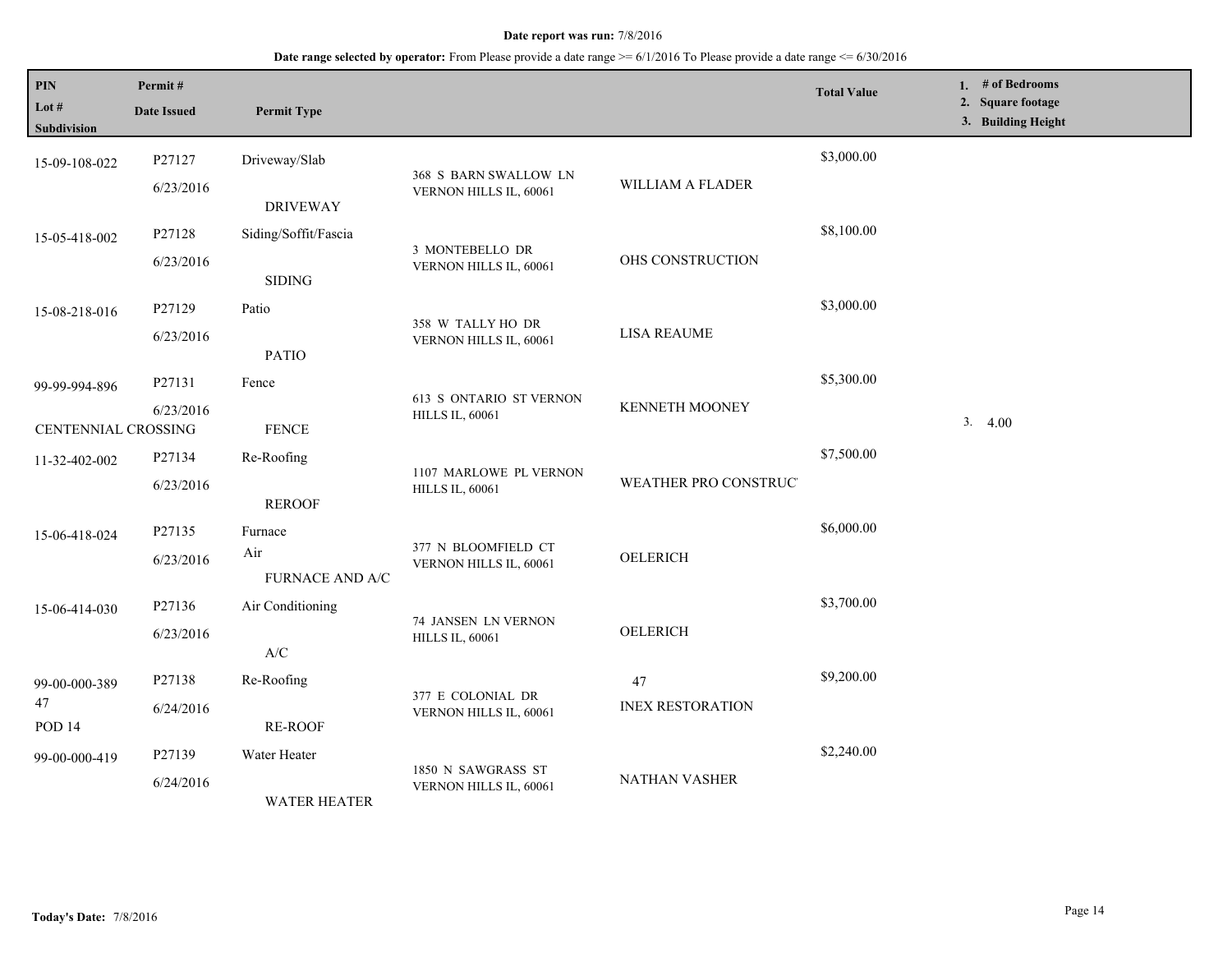| PIN<br>Lot #<br>Subdivision | Permit#<br><b>Date Issued</b> | <b>Permit Type</b>                                    |                                                        |                                                    | <b>Total Value</b> | 1. # of Bedrooms<br>2. Square footage<br>3. Building Height |
|-----------------------------|-------------------------------|-------------------------------------------------------|--------------------------------------------------------|----------------------------------------------------|--------------------|-------------------------------------------------------------|
| 11-32-408-064               | P27140<br>6/24/2016           | Misc. Residential                                     | 113 HAMPTON PL VERNON<br><b>HILLS IL, 60061</b>        | <b>LEO'S PLUMBING</b>                              | \$24,420.00        |                                                             |
|                             |                               | <b>CONNECT</b><br>DOWNSPOUTS TO<br><b>STORM SEWER</b> |                                                        |                                                    |                    |                                                             |
| 15-06-417-014               | P27141                        | Patio                                                 |                                                        | <b>SUSAN WENDT</b>                                 | \$3,500.00         |                                                             |
|                             | 6/24/2016                     | <b>PATIO</b>                                          | 59 N SOUTHFIELD DR<br>VERNON HILLS IL, 60061           |                                                    |                    |                                                             |
| 15-08-206-017               | P27143                        | Re-Roofing                                            |                                                        |                                                    | \$3,293.00         |                                                             |
|                             | 6/24/2016                     | <b>RE-ROOF</b>                                        | <b>18 MANCHESTER LN</b><br>VERNON HILLS IL, 60061      | ALOHA CONSTRUCTION IN                              |                    |                                                             |
| 15-08-207-004               | P27144                        | Siding/Soffit/Fascia                                  |                                                        | ALOHA CONSTRUCTION IN                              | \$7,830.00         |                                                             |
|                             | 6/24/2016                     | <b>SIDING</b>                                         | 17 MANCHESTER LN<br>VERNON HILLS IL, 60061             |                                                    |                    |                                                             |
| 99-99-992-796               | P27146                        | Re-Roofing                                            | 260 W CAMARGO CT<br>VERNON HILLS IL, 60061             | <b>STYLE BY CARDEN EXTERI</b>                      | \$10,990.00        |                                                             |
|                             | 6/27/2016                     | <b>REROOF</b>                                         |                                                        |                                                    |                    |                                                             |
| 15-09-103-004               | P27149                        | Re-Roofing                                            | <b>15 DEERPATH DR VERNON</b><br><b>HILLS IL, 60061</b> |                                                    | \$7,200.00         |                                                             |
|                             | 6/27/2016                     | <b>REROOF</b>                                         |                                                        | <b>QUALITY RESTORATION &amp;</b><br><b>ROOFING</b> |                    |                                                             |
| 15-06-403-029               | P27150                        | Siding/Soffit/Fascia                                  |                                                        | OHS CONSTRUCTION                                   | \$11,259.00        |                                                             |
|                             | 6/27/2016                     | <b>SIDING</b>                                         | 1060 W WARREN LN<br>VERNON HILLS IL, 60061             |                                                    |                    |                                                             |
| 99-99-990-935               | P27151                        | Sewer Repair                                          | 1202 W RIDGEWOOD CT                                    | RELIANCE PLUMBING SEW<br><b>DRAIN</b>              | \$3,100.00         |                                                             |
|                             | 6/27/2016                     | <b>SEWER REPAIR</b>                                   | VERNON HILLS IL, 60061                                 |                                                    |                    |                                                             |
| 15-06-404-034               | P27152                        | Siding/Soffit/Fascia                                  |                                                        | OHS CONSTRUCTION                                   | \$11,565.00        |                                                             |
|                             | 6/27/2016                     | <b>SIDING</b>                                         | 139 N SOUTHFIELD DR<br>VERNON HILLS IL, 60061          |                                                    |                    |                                                             |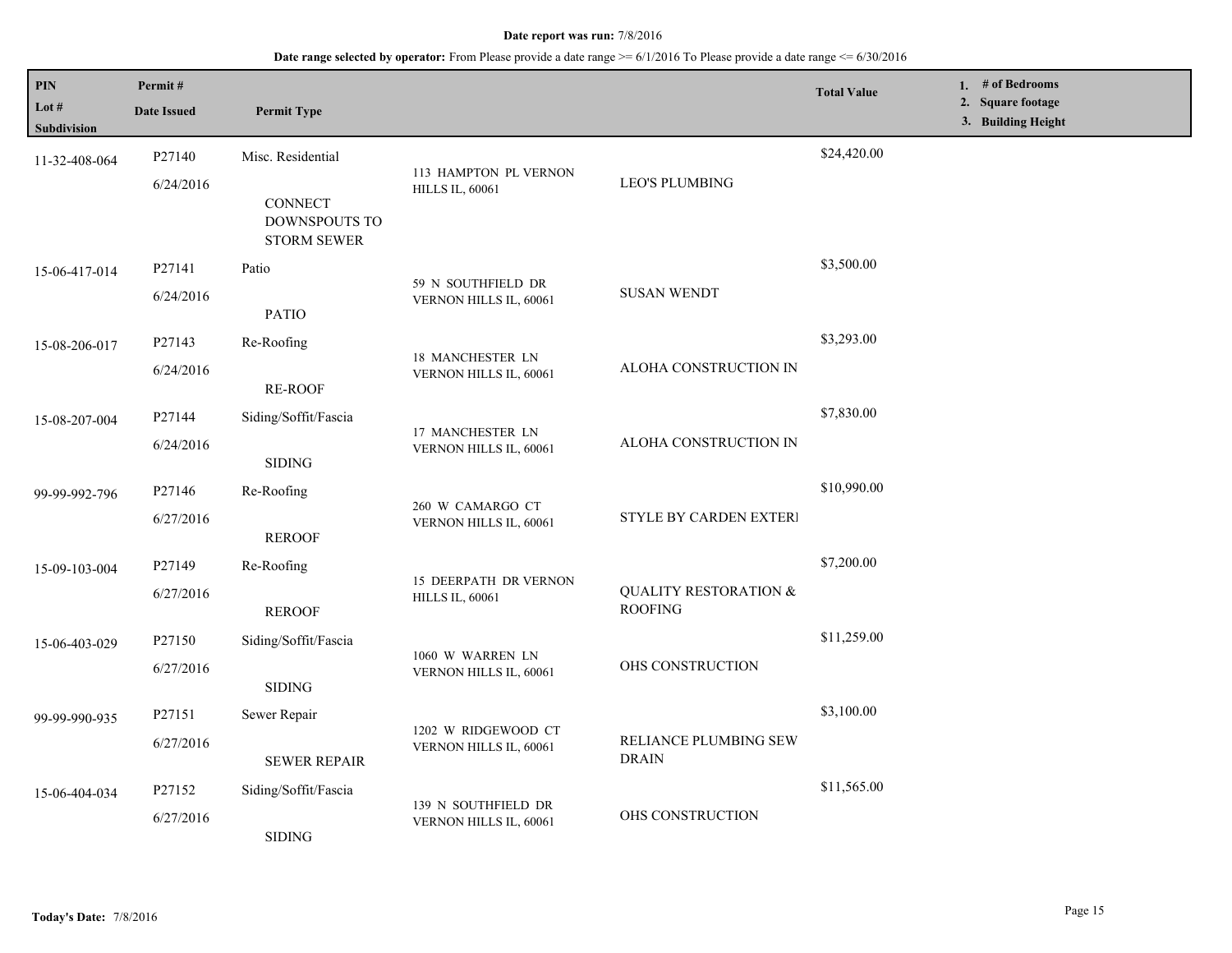| <b>PIN</b><br>Lot $#$<br>Subdivision | Permit#<br><b>Date Issued</b>   | <b>Permit Type</b>                                                                                                               |                                                                             |                                                 | <b>Total Value</b> | 1. # of Bedrooms<br>2. Square footage<br>3. Building Height |
|--------------------------------------|---------------------------------|----------------------------------------------------------------------------------------------------------------------------------|-----------------------------------------------------------------------------|-------------------------------------------------|--------------------|-------------------------------------------------------------|
| 15-05-420-004                        | P27153<br>6/27/2016             | Re-Roofing<br><b>REROOF</b>                                                                                                      | 214 ATLANTIC DR VERNON<br><b>HILLS IL, 60061</b>                            | <b>GOLD STANDARD</b><br><b>RESTORATIONS INC</b> | \$9,300.00         |                                                             |
| 15-05-424-036                        | P27154<br>6/27/2016             | Fence<br><b>FENCE</b>                                                                                                            | 309 APPIAN WAY VERNON<br><b>HILLS IL, 60061</b>                             | <b>MEJIA FENCE</b>                              | \$2,790.00         | 3. 113.00                                                   |
| 15-05-424-035                        | P27155<br>6/27/2016             | Fence<br><b>FENCE</b>                                                                                                            | 100 APPIAN WAY VERNON<br><b>HILLS IL, 60061</b>                             | <b>JENNIFER PETERSEN</b>                        | \$1,400.00         | 3. 6.00                                                     |
| 99-99-101-236                        | P27158<br>6/28/2016             | Fire Alarm<br><b>FIRE ALARM</b>                                                                                                  | OM SHANTI YOGA STUDIO<br>281 TOWNLINE RD unit 210<br>VERNON HILLS IL, 60061 | ESSCOE, LLC                                     | \$5,000.00         |                                                             |
| 15-05-419-013                        | P27160<br>6/29/2016             | Misc. Residential<br><b>BATHROOM</b><br>REMODEL (1 NEW<br><b>SINK AND</b><br><b>REPLACEING</b><br><b>BATHTUB WITH</b><br>SHOWER) | 307 ALMOND CT VERNON<br><b>HILLS IL, 60061</b>                              | RBR TOTAL HOME REMODI                           | \$8,200.00         |                                                             |
| 15-08-112-011                        | P <sub>27161</sub><br>6/29/2016 | Re-Roofing<br><b>REROOF</b>                                                                                                      | 310 GREENBRIER LN<br>VERNON HILLS IL, 60061                                 | A-OK EXTERIORS INC (LTD                         | \$6,000.00         |                                                             |
| 99-99-994-593                        | P27162<br>6/29/2016             | Air Conditioning<br>$\ensuremath{\mathsf{A}}\xspace/\ensuremath{\mathsf{C}}\xspace$                                              | 492 TYLER CT VERNON<br><b>HILLS IL, 60061</b>                               | <b>ENVY HOME SERVICES</b>                       | \$4,803.00         |                                                             |
| 15-06-407-026                        | P27163<br>6/29/2016             | Furnace<br>Air<br>FURNACE AND A/C                                                                                                | 84 N FIORE PKWY VERNON<br><b>HILLS IL, 60061</b>                            | ABC PLUMBING, HEATING<br>COOLING                | \$12,683.00        |                                                             |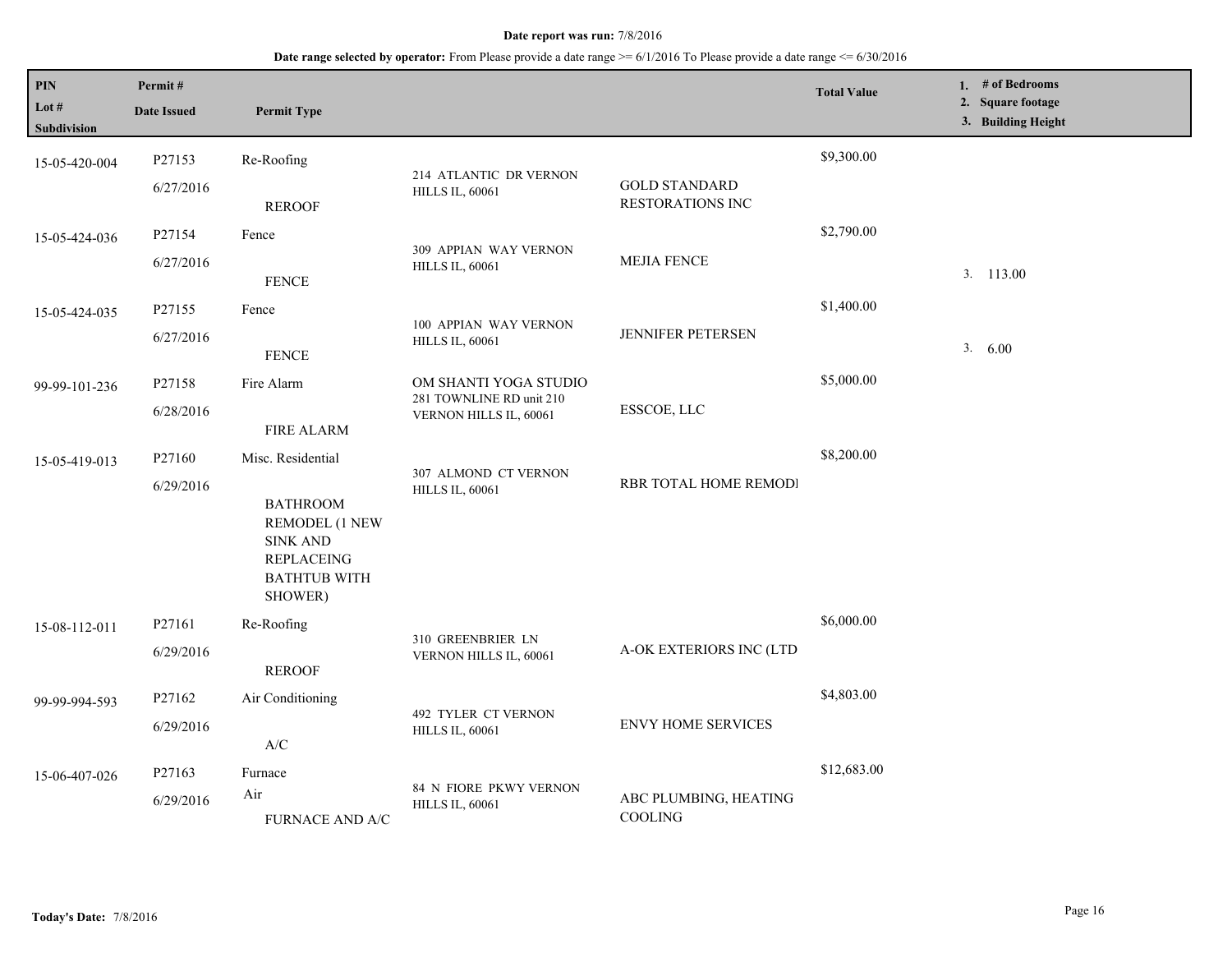| $\mathbf{PIN}$<br>Lot #<br>Subdivision | Permit#<br><b>Date Issued</b> | <b>Permit Type</b>                                                                                                                                                                           |                                                  |                                            | <b>Total Value</b> | 1. # of Bedrooms<br>2. Square footage<br>3. Building Height |
|----------------------------------------|-------------------------------|----------------------------------------------------------------------------------------------------------------------------------------------------------------------------------------------|--------------------------------------------------|--------------------------------------------|--------------------|-------------------------------------------------------------|
| 15-06-403-021                          | P27164<br>6/29/2016           | Fence<br>${\tt FENCE}$                                                                                                                                                                       | 1116 W WARREN LN<br>VERNON HILLS IL, 60061       | NIRAV PATEL                                | \$2,600.00         | 3.4.00                                                      |
| 11-32-402-010                          | P27167<br>6/29/2016           | Re-Roofing<br><b>REROOF</b>                                                                                                                                                                  | 1100 EMERSON PL VERNON<br><b>HILLS IL, 60061</b> | POWER HOME REMODELIN<br><b>GROUP</b> (LTD) | \$17,678.00        |                                                             |
| 99-99-991-926                          | P27168<br>6/29/2016           | Air Conditioning<br>$\ensuremath{\text{A}}\xspace/\ensuremath{\text{C}}\xspace$                                                                                                              | 1978 N TREVINO TER<br>VERNON HILLS IL, 60061     | ALLIED AIR CONDITIONING<br><b>HEATING</b>  | \$4,200.00         |                                                             |
| 15-05-204-010                          | P27169<br>6/30/2016           | Misc. Residential<br><b>KITCHEN</b><br>REMODEL,<br><b>REMOVE SLIDING</b><br><b>DOOR AND</b><br><b>INSTALL 36"</b><br>SWING DOOR,<br><b>CONVERT FULL</b><br>WALL TO A HALF<br>WALL, MISC ELEC | 212 ARCADIA CT VERNON<br><b>HILLS IL, 60061</b>  | <b>EMILY PATTEE</b>                        | \$22,000.00        |                                                             |
| 15-08-111-007                          | P27171<br>6/30/2016           | Misc. Residential<br>KITCHEN, ETC<br><b>OVER THE</b><br><b>COUNTER PER</b><br><b>RICK HACKER</b>                                                                                             | 650 WESTMORELAND DR<br>VERNON HILLS IL, 60061    | <b>RON FURST</b>                           | \$1,000.00         |                                                             |
| 15-09-108-004                          | P27172<br>6/30/2016           | Private Sidewalk<br>REPLACE WALK &<br><b>STOOP WITH</b><br><b>PAVERS &amp; WATER</b><br><b>SPOUT</b>                                                                                         | 319 S HOBBLE BUSH LN<br>VERNON HILLS IL, 60061   | <b>DANIEL GRANT</b>                        | \$4,000.00         |                                                             |